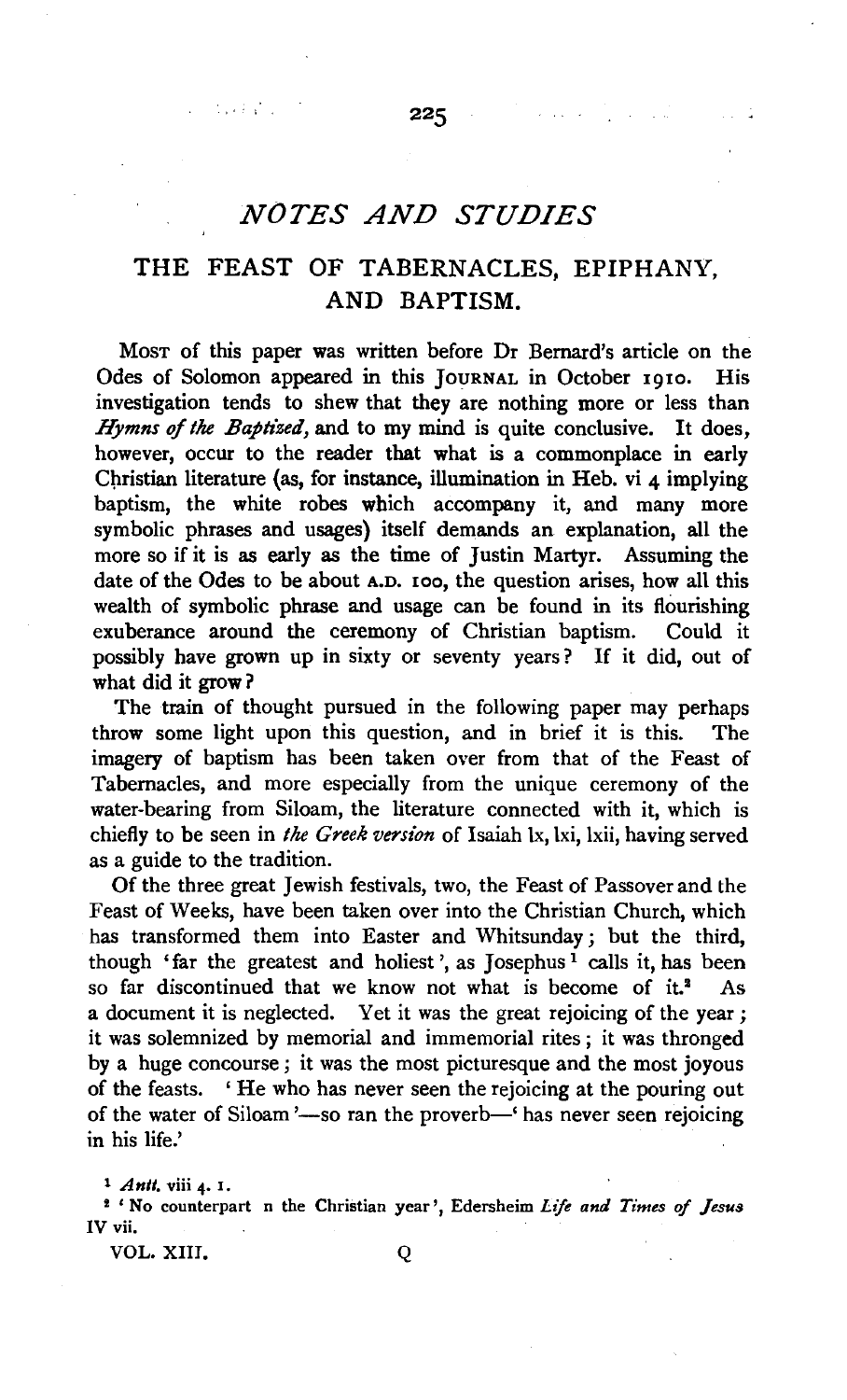Though the duration of the feast was, strictly speaking, seven days, they were followed by a day of holy convocation, or  $\kappa \lambda \eta \tau \eta$  ay{a, or what Heb. xii 23 might very well call  $\pi$ av*riques*, which was sometimes considered an eighth day. The biblical account of the origin of the feast is in Neh. viii  $14$  ff, 'for since the days of Jeshua the son of Nun until that day had not the children of Israel done so.' Now, since the days of Jeshua were precisely those in which the actual practice of dwelling in booths by supposition ended, it is plain that the practice at Jerusalem had never been part of a commemorative feast, in other words, never existed, till the time of Nehemiah, when it was brought into connexion with history by means of a legislative order issued as the Law of Moses. From that moment it received new significance and life.

The first feature that we notice is the reading of the law. A wooden pulpit being erected for the purpose in the Court of the women, the assembly being summoned by trumpet, Ezra reads the law 'day by day from the first day to the last day'. We may speculate on a connexion of Ps. cxix with this fact.

Next, the water-bearing was destined to be connected with ideas of the first importance. On each day of the feast the water was taken from the healing fount of Siloam, and brought by a priest in a golden flagon through the water-gate with the blare of trumpets. At the outer gate of the Temple other priests received it from him with the words of Is. xii 3, ' With joy ye shall draw water from the wells of salvation ', the priests and people joining in acclaim. The water was then mixed with wine and poured into a silver basin by the altar, whence it flowed by a pipe to Kedron and so theoretically to Jordan. The reference to this in 'living water' (Jo. vii 37 f) is admitted. R. Akibah gave the reason thus: 'Bring the libation of water at the Feast of Tabernacles, that the showers may be blessed to thee. And accordingly it is said, that whosoever will not come up to the Feast of Tabernacles shall have no rain.' This saying supports the idea that here was an ancient rain-charm. On the other hand R. Levi 1 *(Jerusalem Talmud)* says : ' Why is it called the drawing of water? Because of the drawing or pouring out of the Holy Ghost, according as it is said, With joy,' &c., quoting Is. xii 3.

Thirdly, illumination by night followed the water-drawing. Four huge beacons were erected and lighted up with plenty of oil and yarn, and the priests' disused garments. The reference of the words in Jo. viii 12 is admitted, when on the last day of the feast they went about the altar seven times.

This procession took the place, fourthly, of the torch-dance on the other days, performed by the leading priests and elders and scribes and rulers of synagogues with psalms and trumpets.

<sup>1</sup> Lightfoot *The Temple Service* xvi, ed. Pitman, 1823, vol. ix.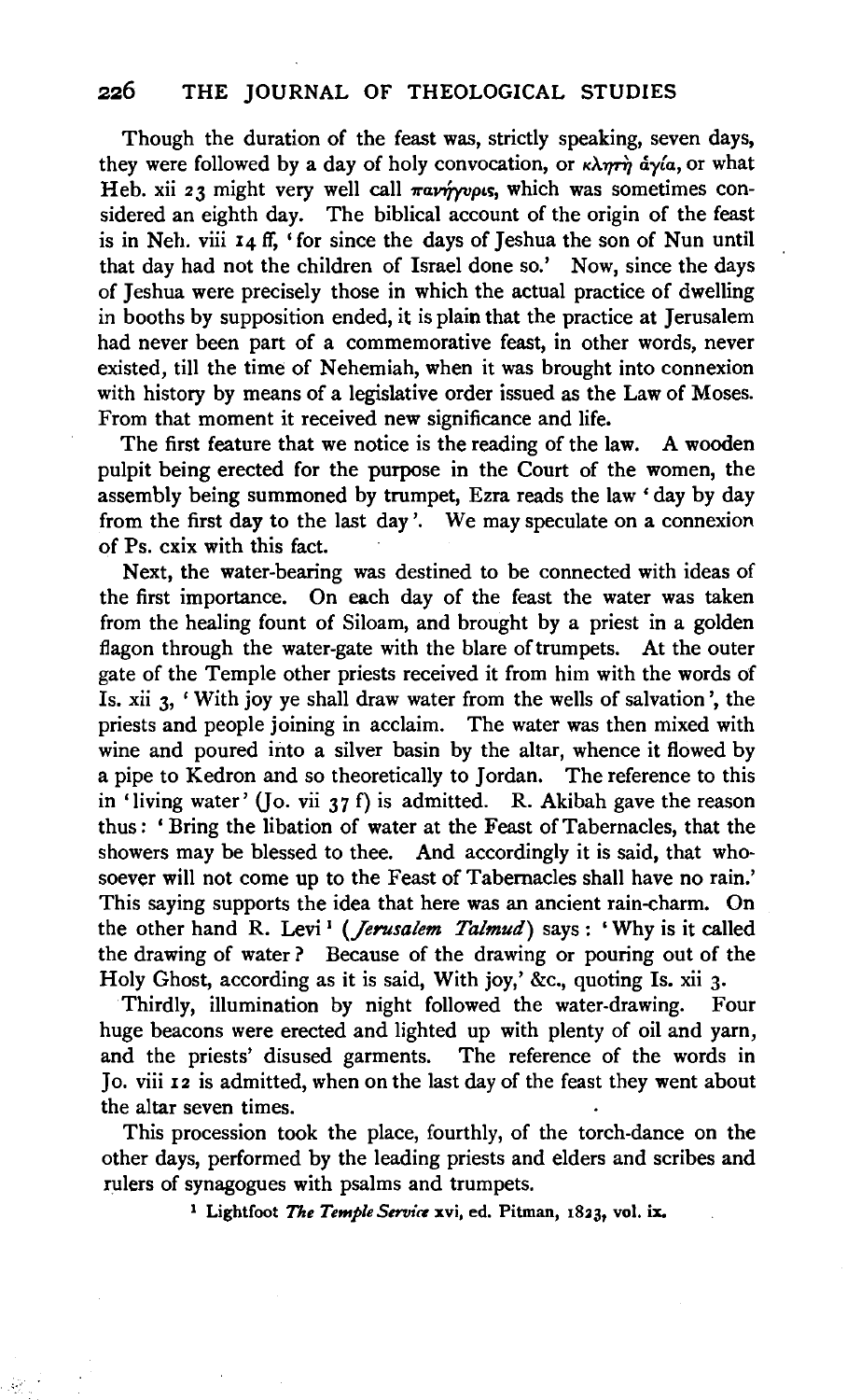Fifthly, the great Hallel (Ps. cxiii-cxviii) was sung daily, and at the words, '0 give thanks unto the Lord', all the company shook their branches, Ps. cxviii 27: 'Marshal the procession with the boughs up to the horns of the altar', says Dr King, and he shews that *{tag* involves a sacred dance.

The use of these branches and the thick boughs will be noticed presently. Meanwbile, we observe that R. Akibah's saying has provided no answer to the question, Why from Siloam? That of R. Levi is a spiritualizing explanation which fails as history. There was no period at which the Jewish people would have been familiar with the notion of drawing the Holy Spirit. On the other hand, we may perhaps learn something from Isaiah, as R. Levi did, by way of answer to our question, Why from Siloam? Following Nehemiah's account we may suppose that the founders of the Feast at that time had before them the solemn warning in Is. viii 6, • Forasmuch as this people refused the waters of Siloam that go softly . , • now, therefore, behold the Lord bringeth up upon them the waters of the River, strong and many, the king of Assyria and all his glory ... and he shall pass through Judah : he shall overflow and pass through.'

Nehemiah and Ezra had resolved to check an unseasonable burst of penitence on the part of the people, and to claim the Feast of Tabernacles for joy and festivity, a tone which it never ceased to bear. But the tone of merriment made it all the more important to guard the solemn thought of the past,— $'$  Lest we forget.' The magnitude of the sacrifices, the uproarious crowds waving their *thyrsi,* the big bonfires in the temple court, must find their contrast in a very simple performance, the carrying of a small quantity of water. And as the Passover was associated with the very ancient deliverance out of Egypt, so the Boothfeast was to be associated with the more modern but equally memorable deliverance from Assyria. The world-power of the South had been overcome by the Exodus ; the world-power of the East had been overcome by the Anointed of Jehovah, Cyrus, whom, with his successors, the chosen people had to thank under God for their present prosperity and their future hopes. The one thing that must never again be refused by them was the waters of Siloam that go softly ; and from that healing fount, and no other, must they be drawn with humility and the shout of thanksgiving.

The Siloam-water was therefore a sort of protest against the idea that Isaiah's warning (viii 6) should ever be required again: the ceremony was intended to enshrine that warning in a public act. Nevertheless, as we look back upon the history of the century preceding A. D. 70 we can see how the Jewish people did again disregard the warning : they allowed the ceremony to become a superstition ; therefore, behold, the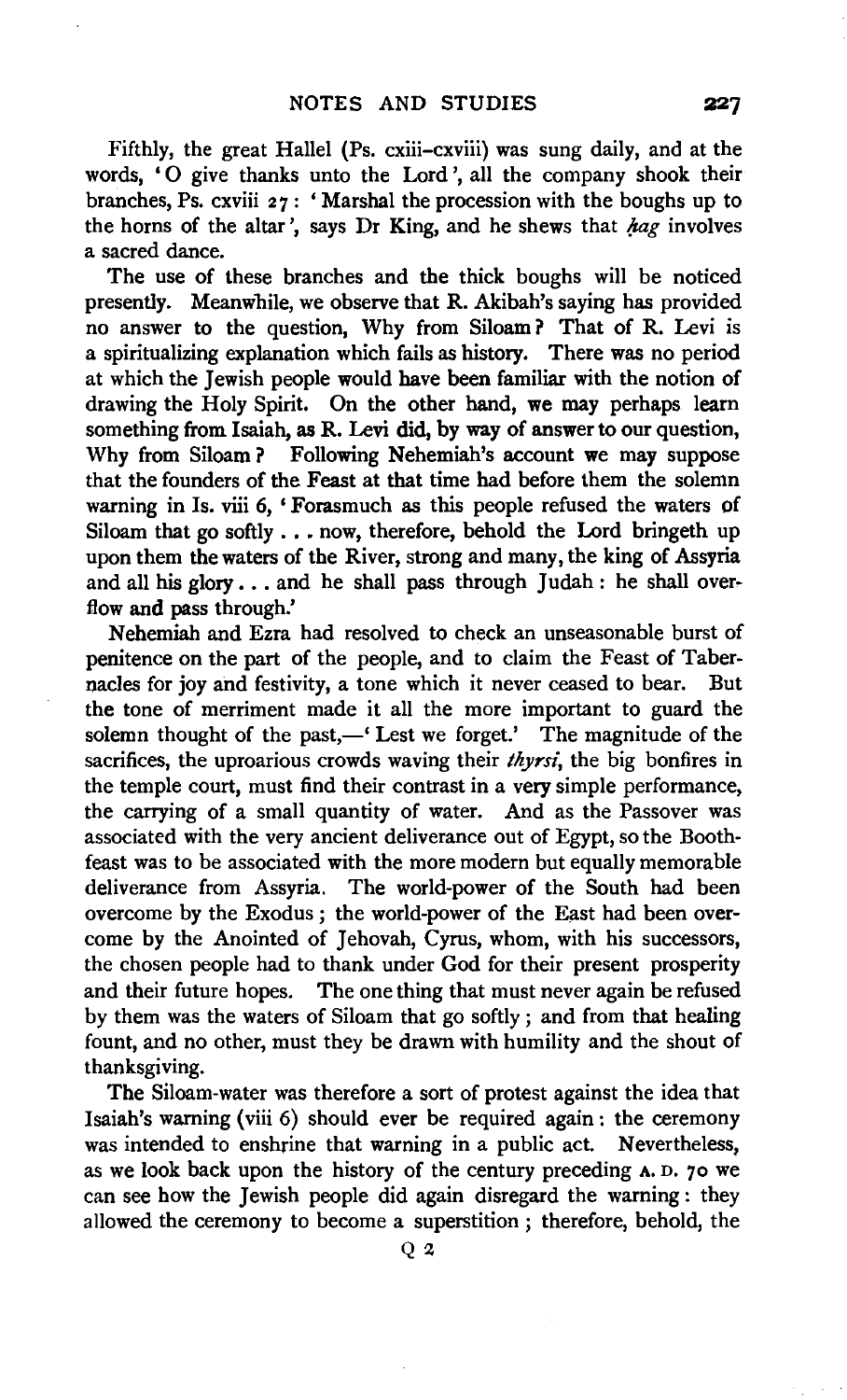Lord brought up upon them the waters of the river, strong and many, the king of Assyria in the person of Herod and his hellenizing successors, who threw the devastating power for the second time in Jewish history into the hands of Babylon, but this time Babylon was Rome.

We may now pass on to consider the three chapters of Isaiah, lx, lxi, lxii, that have hitherto been in search, as it were, of their mother, the occasion which brought them forth. We shall see how very close is their connexion with the great feast. I can find no recognition of the parallelism by commentators or expositors. This is the more strange because the date of the composition of Is. lx is placed upon independent grounds near to that of the book of Nehemiah. Cheyne 1 says: 'Chapters 56-66 contain no works of the second Isaiah, but, with the possible exception of lxiii  $7$ -lxiv 12, belong to nearly the same period-that of Nehemiah. Duhm, indeed, assigns all these eleven chapters to a single writer of Nehemiah's age, whom he calls Trito-Isaiah.' It seems then to be most probable that the Feast and the chapter (to which it will be admitted that chapters lxi and lxii are companions) originate in the same period.

First of all, then, Is. lx is a hymn or ode so entirely appropriate to the illumination that it seems impossible to doubt the reference. Let us imagine the appearance of the Temple at the rise of the full harvest moon after the fifteenth day of the seventh month (Lev. xxiii 34). Theoretically the Feast was timed to cover the autumnal equinox, and on one evening of it the effect would be sublime, when no sooner had the sun plunged in the west than the full moon---

> ' That orbed maiden, with white fire laden, Whom mortals call the moon'-

rose into view in the east. The symbolism of these two luminaries, the one succeeding the other, could have no closer commentary in words than those of Is. lx. If the ' glorious morning face' had been radiant with the welcome at sunrise, 'Arise, shine, for thy light is come', at eve the moon's companion light keeps open the gates for the world's wealth to enter the city  $(\mathbf{x} \mathbf{I})$ , 'Thy gates shall be open continually: they shall not be shut day nor night.' And yet both luminaries are seen to pale before some greater light: 'The sun shall be no more thy light by day, neither for brightness shall the moon give light unto thee: but the Lord shall be unto thee an everlasting light, and thy God thy glory '  $(lx_1q)$ . This is the contrast, and yet the contrasted lights of the sky by their very succession suggest also a similitude. 'Thy sun shall no more go down, nor shall thy moon withdraw itself: for the Lord shall

<sup>1</sup> *Enc. Bib.* s.v. 'Book of Isaiah' 21.,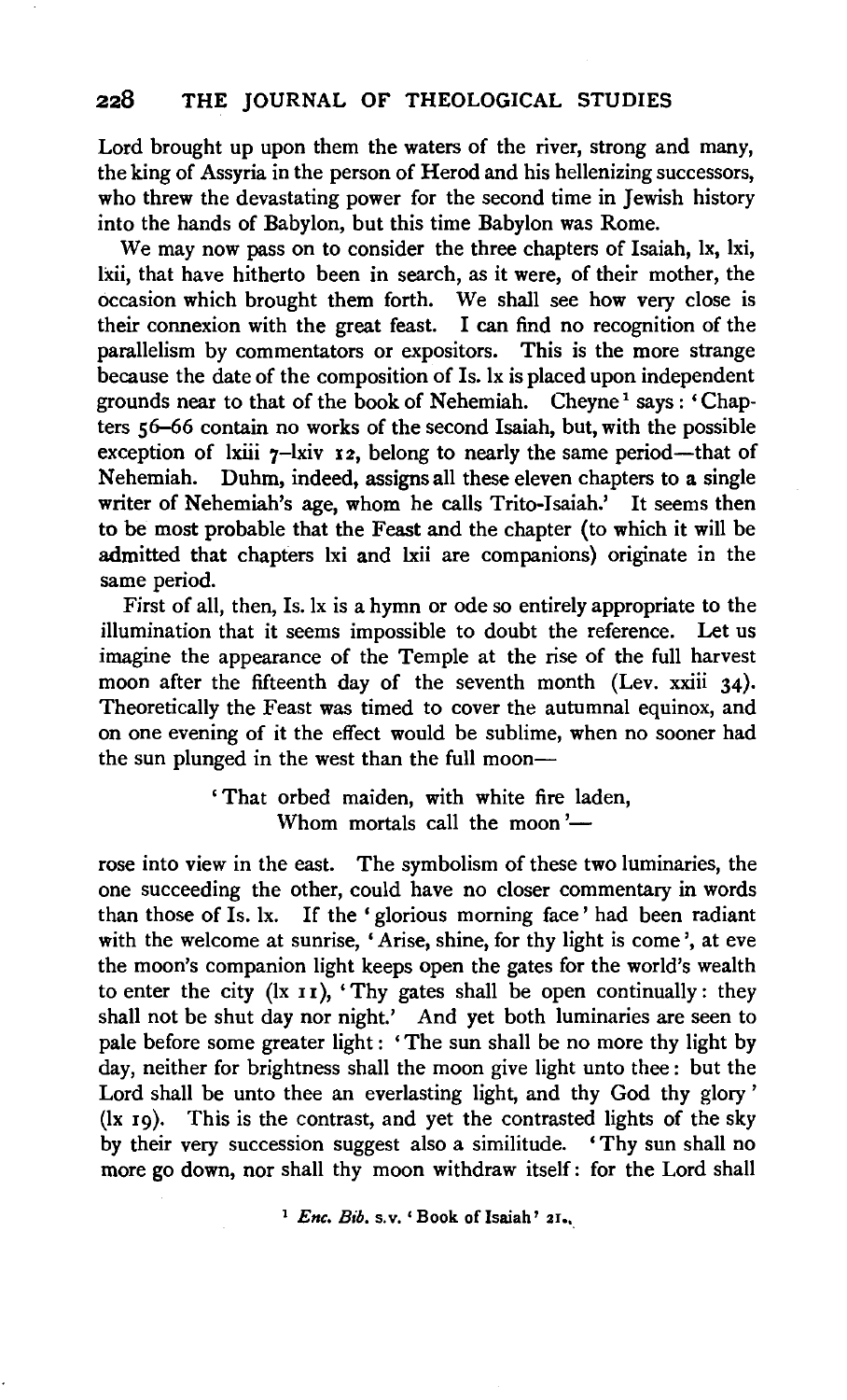be thine everlasting light' (lx 20). 'I have set watchmen (the sun and the moon<sup>1</sup> as they rise and set) above thy walls : they shall never hold their peace day nor night : ye that are the Lord's remembrancers, keep ye not silence, and give him no silence, till he establish, and till he make Jerusalem a praise in the earth' (lxii 6). The thought recalls Ps. xix 2. The beacon-fires also receive a reference in Is. lxii  $r$ , 'until her righteousness go forth as brightness, and her salvation as a lamp that burneth ', where the ' brightness ' is that of the morning sun (Is. lx <sup>I</sup>9) bursting through the night, and the ' lamp ' is rather a blazing beacon. It follows that when night is thus turned into day the city is made a blaze of light, an 'eternal splendour' (Is.  $\vert x \vert$   $\vert x \vert$ ), and yet there is no fear of a hostile attack, though the gates are open. The crowds that are to throng them are crowds of proselytes to be, and we can well understand their singing in antiphon the verse of the great Hallel (Ps. cxviii 19), 'Open for me the gates *of righteousness*.'

This leads us to the main theme of Is. lx, 'the abundant access of the Gentiles.' 'The Gentiles shall come to thy light' (lx 3). The future sons and daughters of Jerusalem are seen carried in the arms and on the shoulders of the admiring eager crowd, which is not merely a common people, for 'kings' also 'walk to the shining of her rays'. ' Lift up thine eyes round about and see,' says the prophet, ' the abundance of the sea, the wealth of the Gentiles, the camels, the dromedaries of Midian and Ephah, the gold and frankincense from Sheba, the flocks of Kedar, the ships of Tarshish.' What could be more graphic and picturesque? What could be more particular and less general ? The description is that of a festival, not of a typical Eastern day by any means. Now the Talmud<sup>2</sup> says that the Hallel was instituted for a twofold object, to celebrate festival days, and to commemorate deliverance from a great danger. The date of the composition of the Hallel seems to be fixed as late as hellenizing times by the description of the idols to which Ps. cxv 4 ff refers with a scornful sarcasm. The idols of silver and gold, with mouth, eyes, ears, nose, hands and feet, are Greek and not Babylonian or Assyrian images. And yet, though two or three centuries later than Is. lx-lxii, the Hallel emphasizes the presence of gentiles at the great feast, 'the *ftarers* of Jehovah' (cxv I3), 'praise ye Jehovah, ye *nations'* (cxvii 1), ' let the *fearers* of Jehovah now say, For his mercy,' &c. (cxviii 4), 'open me the gates of *righteousness'* (cxviii I9), and 'He maketh the barren to keep house as the children's joyful mother ' (cxiii 9).

Another point of contact between Is. lx-lxii and the Hallel is obvious

1 Is it not rather prosy and insipid here to say they are either prophets or angels?

2 *Pesachim* II7, as quoted by Cheyne *Origin of the Psalter* p. 18 note.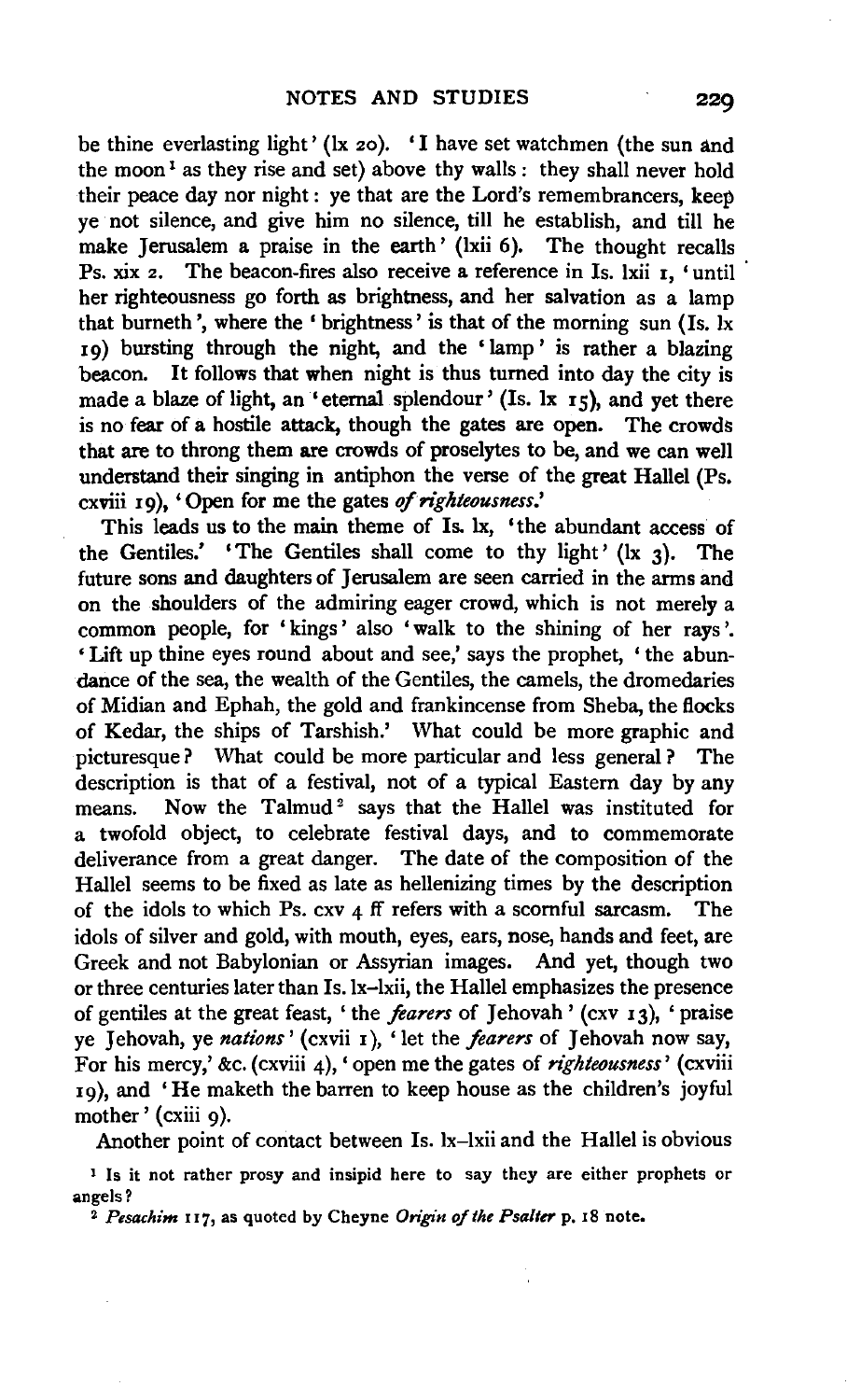-the conversion of names of Zion which follows upon her converted state after the large admission of the Gentiles. ' All they that despised thee shall bow down at the soles of thy feet, and *they shall call* thee The city of Jehovah, The Zion of the Holy One of Israel' (Is. lx I4}; *'Thou shalt call* thy walls Salvation, and thy gates Praise' (Is. lx 18); '*I will make* thy officers Peace, and thy taskmasters Righteousness' (Is. 1x 17); 'Ye *shall be named* The Priests of Jehovah : men shall call you The Ministers of our God ' (Is. lxi 6); 'Thou *slzalt no more be termed* Forsaken, nor thy land Desolate; but thou *slzalt be called* Hephzi-bah (my delight is in her), and thy land Beulah (married)' (Is. lxii  $4$ ); 'And they shall call them The holy people, The redeemed of the Lord : and thou *slzalt be called* Sought out, A city not forsaken' (Is. Ixii 12) ; The Hallel shews the same feature in Ps. cxiii 9 quoted above, 'Judah *became* His Sanctuary' (Ps. cxiv 2); 'Who *turneth* the Rock into A pool of water, the Flint into Water-springs' (Ps. cxiv 8); ' *Gracious* is Jehovah and Righteous; yea, our God is *Compassionate'* (Ps. cxvi 5).

The next point that we notice is the reference made in Is.  $k \leq t$  to the noise of the sacred water flowing into the silver basin whence it was conducted towards the Dead Sea : ' Then shalt thou see and flow as a river, and thine heart shall tremble and be enlarged, because the noise of the sea shall be turned toward thee, the wealth of the Gentiles shall come unto thee.' 'The daughter of Zion is compared to a river into which tributary streams (the Gentile nations) suddenly pour themselves.'<sup>1</sup> So the Siloam water delivers 'its tribute wave' to the Jordan. The noise as it plashed into the silver basin was made further to symbolize the flow of the sea and the abundance of its merchandise turning from the Western isles of the Mediterranean eastwards to Zion. The word for *noise,* which equally means *abundance,* is finely chosen for its double meaning. Any one who will consult Madden's *Coins* of *the Jews* will see how the flagon for the water-bearing is frequently depicted on the shekel, half-shekel, and copper coins. It is best seen on coins of the date A. D. 66, 67, which were copied in the time of Barcochba, A.D. 132-135. In the age of Simon the Maccabee the design was a cup (Ps. cxvi 13 'I will take the Cup of Salvation'<sup>2</sup>), and the cup was developed in the design, as probably in historical fact, into a flagon later. The legend is *The Redemption of Zion,* which takes us back to Is. lx 16 'I the Lord am thy Redeemer' and Is. lxii 12 'And they shall call them The Redeemed of Jehovah'.

Another characteristic feature of the great feast is presented on the copper coinage of the same age  $141-135$  B.C., to which the reference in

1 King on Ps. xxxiv.

<sup>111</sup>The word is Di<sup>3</sup>, cognate with  $\vec{n}$ *ip<sub>p</sub>*, *flagon*. So R. V. in Ex. xxv 29, xxxvii 16; and so probably in Num. iv 7·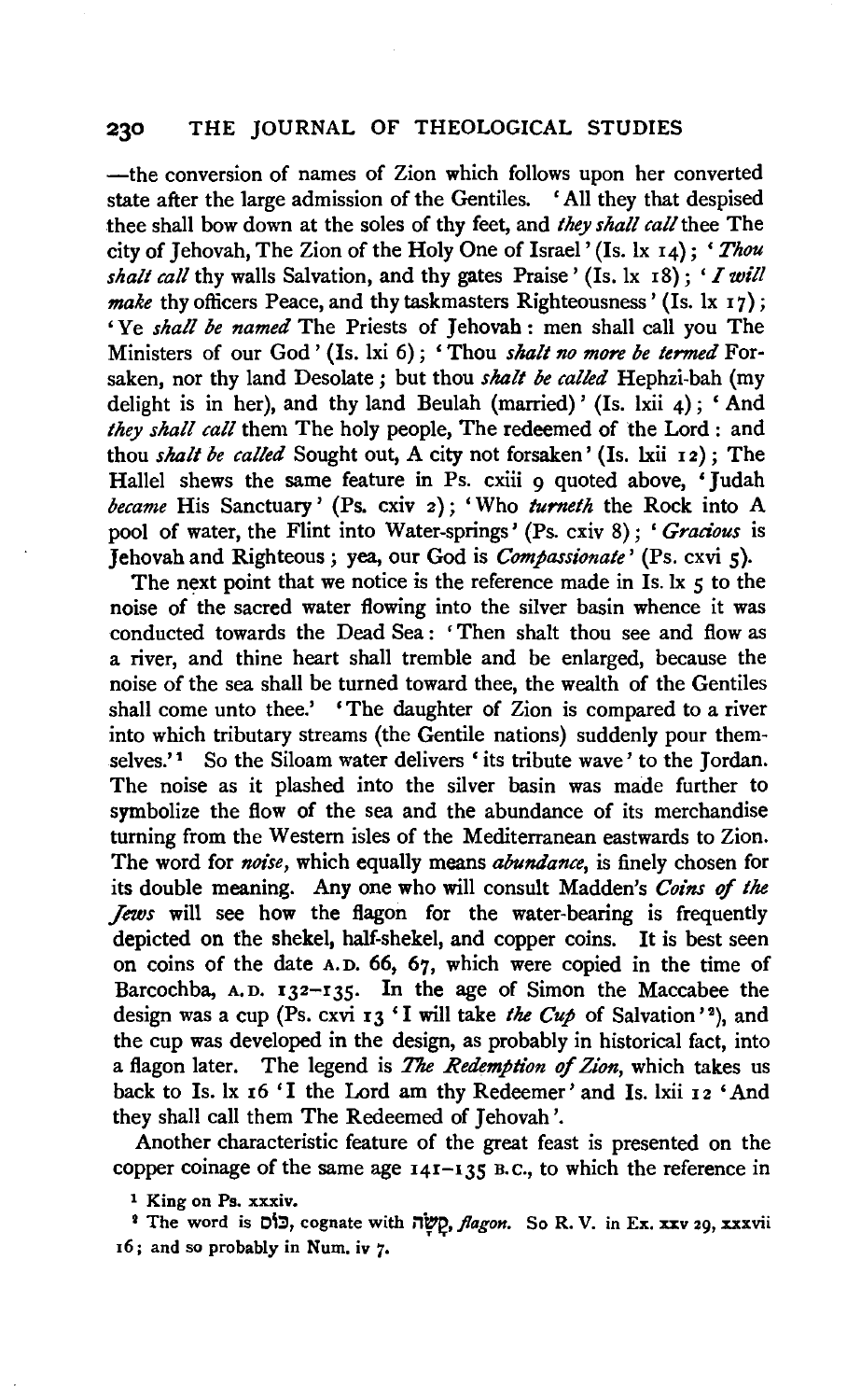Is. lx is rather less certain until the actual reproduction in Madden is consulted. This is the *lulab* or bunch or *thyrsus*<sup>1</sup> already mentioned. The *lulab* was strictly speaking a palm-branch in its immature stage before the fronds have separated and while it retains its sceptre-like condition so well suited to symbolize kingdom. It was bound up with the sprig of myrtle and the sprig of willow.<sup>2</sup> But the palm is not indigenous at Jerusalem and was not always procurable. The Barcochba coinage represents the *lulab* as more like a plant than anything else, with root, leaves, and flowers, not unlike a mangold. resting on a squat base. The coinage of 270 years earlier shews something like the flower of this *lulab* alone, and was conjectured by Madden to represent Aaron's rod, though doubtfully. It is perhaps more likely to represent three sprigs of willow used at the feast.

Now there is in the Hebrew of Is. Ix-lxii a trace or two of reference to the use of the *lulab.* Is. lx 21 'The branch of my planting, the work of my hands, that I may be glorified'; lxi 3 'to give unto them [that mourn in Zion] a coronet<sup>3</sup> for ashes  $\dots$  that they might be called trees of righteousness, the planting of the Lord, that he might be glorified'; lxi II 'For as the earth bringeth forth her bud, and as the garden causeth the things that are sown in it to spring forth ; so the Lord God will cause righteousness and praise to spring forth before all the nations'. The latter words are especially appropriate to the occasion of the feast, at which the swarming myriads of men and women, each bearing the *lulab* in one hand and the citron in the other, must have made the Temple and its neighbourhood to appear like a living and moving garden or plantation.

So far the Hebrew: but when we come to the Greek of Is. Ix 21 we find a strange translation, *'maintaining the plant* ( $\phi v \lambda \phi \sigma \sigma \omega \nu \tau \delta \phi' \tau \epsilon \nu \mu a$ ), the works of its hand (or their hands') unto glory.' Here, as in lx r, the Greek translator seems to be awake to the fitness of the Ode to the occasion, no less than the Hebrew, of which, however, he has changed the sense. The Hebrew represents the people as 'the branch of my

<sup>1</sup> The *thyrsus*, a Greek or pagan implement, was a pole with an ornamental head formed by a fir-cone or by ivy or by vine-leaves (see Rich Diet. *of Antt.* s.v.), and to call a *lulab* a *thyrsus* is only a loose if convenient use of the term. There was a resemblance, which in after years caused the confusion at Alexandria between the Jewish feast and that of the appearance of Dionysus observed on January 6 *(Enc.* Bib. s.v. 'Nativity'§ to). But the exact appearance of the *lulab* must be seen on the coinage, where it appears in company with the *ethrog* or citron, another characteristic emblem of the feast.

2 Buxtorf *Lex. Chald.* II43·

s ~~ is cognate with M1N~, ' sprigs' or 'branches' (six times in Ezekiel).

<sup>4</sup> This, the Sinaitic MS reading, makes no difference whatever to the sense, which in any case is *'the people's* hands •, not the Lord's.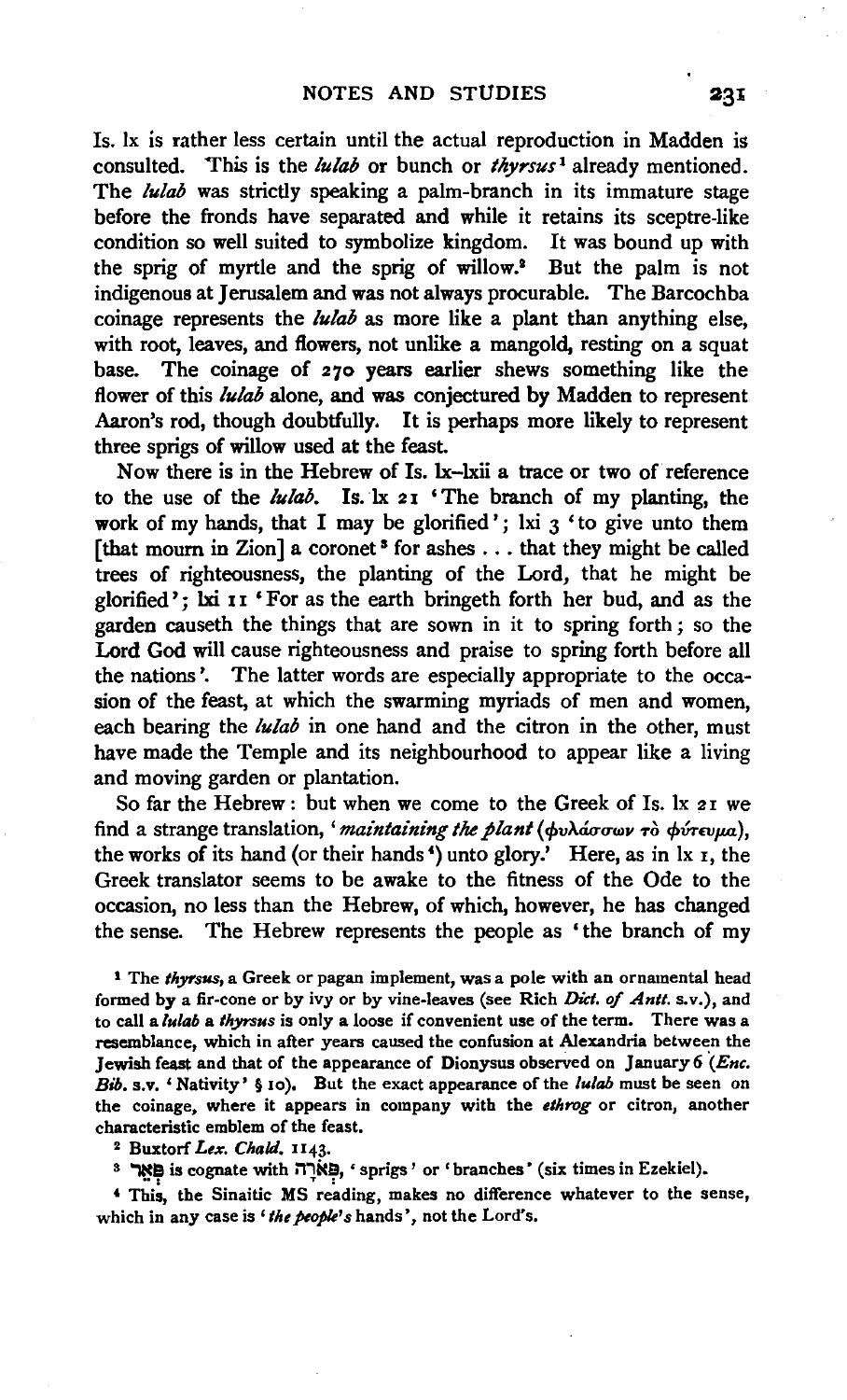planting', 'the sprout of my plantations': the Greek says 'the people maintains the plant which its hands have made'. The 'plant' I claim to be the *lulab*, which closely resembled a plant, as the coinage shews. The translator of Is. lx at Alexandria had probably visited the great feast at Jerusalem, or at least was aware of the exact appearance of the *lulab.* Impressed with the immemorial ceremony he translated with the emphasis on. the traditional side of it, and on the characteristic emblem. And four verses later  $(I_s, I_x, x_i)$  he goes on to recognize the name of the people : 'They shall be called Generations of righteousness, A plant of the Lord for glory.' He has therefore made *two* ideas where the Hebrew has one, which it repeats.

As to the willow there can be no doubt as to the origin of its use; it was (Is.  $\vert$ xi I) 'to proclaim liberty to the captives' by a reminder; it was the emblem of the Captivity that was now turned into Deliverance. 'By the willows in Babylon we had hanged our harps' (Ps. cxxxvii  $2$ ). In later times the closing day of the feast was called 'the day of willows'. This, it seems, is the explanation of the device on the shekel of Simon the Maccabee, 'the Redemption of Zion.' But the bundle of branches, the bunch of palm, willow, and myrtle-the 'work of the people's hands ', because tied together with gold or silver twist or twigs so as to resemble (as it is here suggested) 'the plant'—was named *lulab* after the predominant palm. This was *maintained,* carried continually in the hand. These are some of the details which the Ode passes over in a poet's bird's-eye sweep.

Not so the vast quantities of branches that the feast required for the making of booths, for outside the booths they might neither eat nor drink nor sleep throughout the feast. ' The glory of Lebanon shall come unto thee in the cypress and pine *(rather* plane) and cedar together, to glorify the place of my sanctuary, and to make the place of my feet honourable' (Is. lx  $13$ ), i.e. good shelter was provided by the spreading cedar and cypress branches, 'the boughs of *thick* trees' (Lev. xxiii 40). The city must have presented a bosky appearance to the beholder from the hills round about it, 'like a garden' (Is. lxi II), 'that they may be called Oaks of righteousness, the Plantation of Jehovah that he might be glorified' (Is. lxi 3).

Lastly. If the booths required much material, the provisioning of the thronging multitudes on this occasion required more.<sup>1</sup> Now it is

<sup>1</sup> The normal accommodation was extremely limited. Fergusson, from the architect's point of view, observes *(Dictionary of the Bible* s.v. 'Jerusalem') that 'the population of Jerusalem in the days of greatest prosperity may have amounted to from 30,000 to 45,000 souls, but could hardly ever have reached  $50,000$ ; and assuming that in times of festival one half were added to this amount, which is an extreme estimate, there may have been 6o,ooo to 7o,ooo in. the city when Titus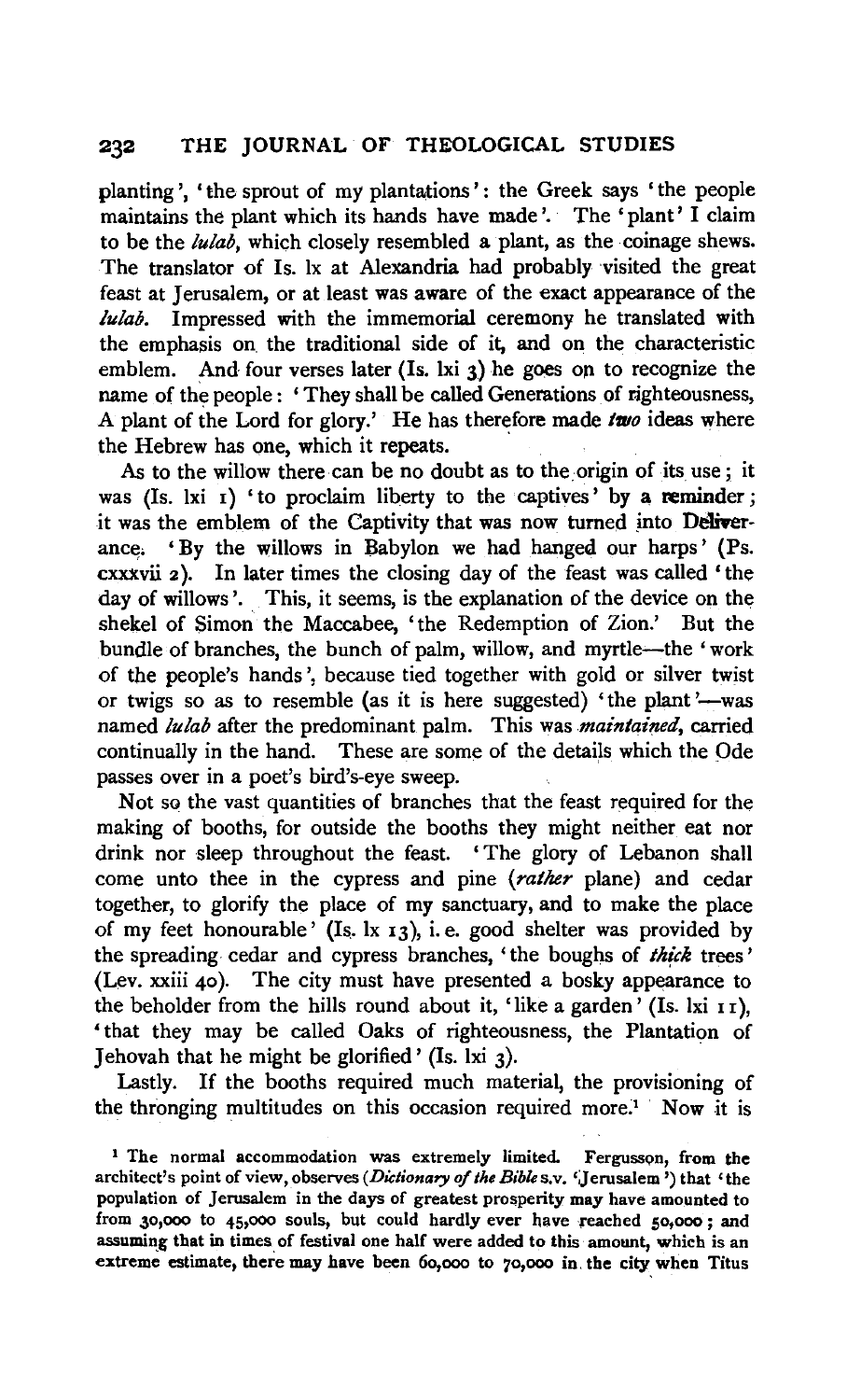not beneath the prophet's poetical pen to describe a sheep-fair in connexion with the provisioning. ' And all the sheep-flocks of Kedar and the rams of Nebaioth shall minister unto thee' (Is. lx  $\tau$ ), 'they shall come up acceptably upon mine altar.' 'Strangers shall stand and feed your flocks' (Is.  $\overline{x}$   $\overline{x}$ ), i.e. the flocks destined to become yours. And then he strains his gaze across the western sea to descry the purveyors of merchandise about to attend the feast  $(Is. 1x 9)$ , bringing their silver and their gold which they will offer and will spend for the benefit of trade. The idea of mercantile prosperity is certainly present : 'Instead of copper I will bring gold and instead of iron I will bring silver, and instead of wood copper, and instead of stones iron' (Is.  $|x_17$ ).

We now pass suddenly from the Tabernacles at Jerusalem to the Benediction of the Waters as performed at Petersburg in modern times, and we shall hardly fail to recognize a very close resemblance between the two ceremonial observances. The Petersburg ceremony is performed at Epiphany, which is called 'The Lights'. This name is now generally supposed to be due to the array of torches and tapers accompanying the service, symbolizing as they do ' the spiritual illumination to which our Lord by His baptism in Jordan consecrated water '.1 But at present we are dealing not with the symbolism but with the history. The torches illustrate the meaning of the name of 'The Lights', but do not explain its origin. Dr J. G. King describes what he saw in or about  $1780$  as follows: $-$ 

' On the river upon the ice a kind of wooden church is raised, painted and richly gilt, and hung round with pictures, especially of S. John Baptist ; this is called the Jordan, a name used to signify the baptistery or font. The Jordan is surrounded by a temporary hedge of the boughs of fir-trees; and in the middle of it a hole is cut through the ice into the water : a platform of boards covered with red cloth is laid down for the procession to pass upon, also guarded with a fence of fir boughs. . . . The Clerks, the Deacons, the Priests, the Archimandrites, and the Bishops, vested in their richest robes and carrying in their hands lighted tapers, the censer, the Gospel, and the sacred pictures and banners, proceed from the chapel to the Jordan, singing the hymns appointed for the office; followed by the Emperor and the whole court. All the troops of the city are drawn up round the place. The artillery and soldiers fire as soon as the service is finished, and then are sprinkled with the sanctified water. The water is held in such

came up against it'. This difficult question is here beyond our scope, but the relative proportion of mouths to be fed for eight days would be very great, for in September the weather permitted of encampment on the hills outside the city.<br><sup>1</sup> Neale *History of the Holy Eastern Church* part i p. 754.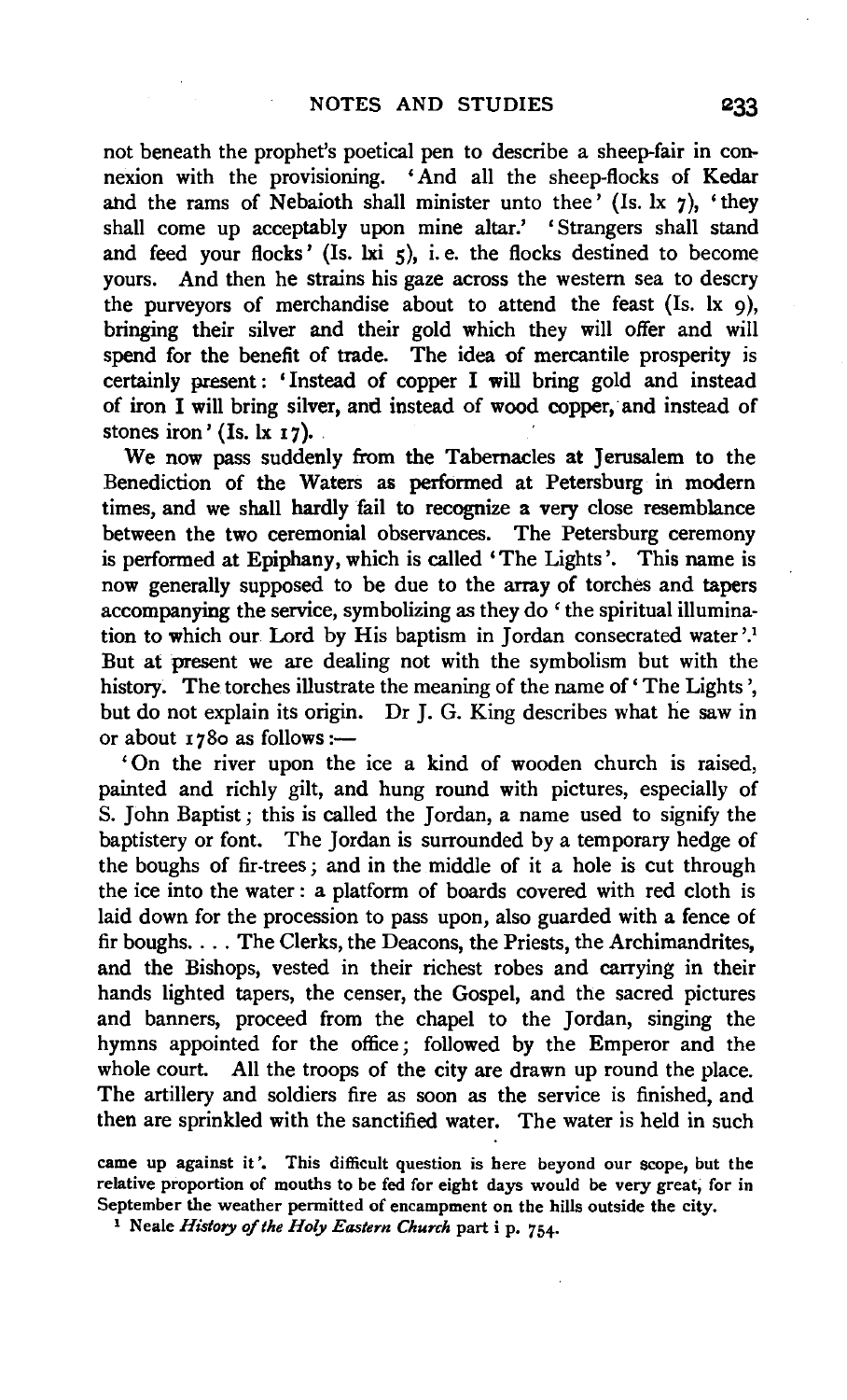estimation by the common people that they look on it as a preservative from, as well as a cure of, not only spiritual but natural infirmities. The aged, the sick, and especially children, are brought in numbers to receive the benefit of these waters, by drinking them at the place, or by aspersion or immersion. Vast quantities are carried home by them in bottles. It is considered to have great efficacy to drive away evil spirits.'

For the purpose of illustrating this graphic description many details can now be conveniently read in Mr F. C. Conybeare's *Rituale Armenorum,* which includes the Epiphany Rite of the Blessing of the Waters. A few of the more obvious traces of the Skenopegia in that Rite are here noted, out of an abundance  $:$ 

' 0 thou who hast said to us through the prophet Isaiah, With joy shall ye draw water from the wells of salvation' (see p. 226 above).

'To-day the moon is brightened with (the sun) with bright rays for the world' (see p. 228 above).

'To-day we are set free from our ancient lament, and are saved as a new Israel' (see pp. 227, 230 above).

'To-day is the holy and resounding *(or* illuminated} general assembly *{'1rav1(yvpts)* of the orthodox' (see pp. 226, 229 above).

'Make the water a fount of immortality, a gift of sanctification, a ransom from sins, preventive of diseases, destructive to demons, inaccessible to the adverse powers, fulfilled with angelic strength' (see pp. 230, 231, 232 above and p. 240 below).

Further the Armenian rite speaks of the waters themselves as Theophaneia, an adjectival substantive (θεοφάνεια), while it proclaims that God sanctified the Jordan streams by His immaculate Epiphany.<sup>1</sup> It says, 'To-day the grace of the Holy Spirit sanctifying the waters appeareth *(* $\epsilon \pi \iota \phi a \iota \nu \epsilon \tau a \iota$ *)* upon these.' 'On behalf of them that drain and draw unto the sanctification of souls and bodies we beseech thee.'<sup>2</sup> Throughout the rite there is the incessant repetition of the idea of Light and Lights in connexion with that of Waters. 'To-day the darkness of the world is destroyed by the Epiphany of the Holy Spirit.' 'To-day the fountains of the waters were sanctified when Christ appeared *(* $\frac{\partial \mathbf{r}}{\partial x}$   $\frac{\partial \mathbf{r}}{\partial y}$  in glory in Jordan river.' The priest enters wearing a stole for the laver with the censer and tapers.<sup>3</sup> The usual word for font in the Greek Church is  $\kappa_0 \lambda_0 \mu \beta \eta \theta_0 \alpha$  which refers undoubtedly to the Pool of Siloam (KoA. occurs thrice in St John, of Bethesda and Siloam, and nowhere else in N. T.: of Siloam in 0. T. and also of other Pools). The saving and healing effect of the waters after benediction is conveyed incessantly, recalling the beneficial powers of Siloam. But it

<sup>1</sup> Barberini *Euchologion* Conybeare p. 415 foll.<br><sup>2</sup> Grotta Ferrata MS p. 421 foll. <sup>3</sup> Bodl. MS p. 430 foll.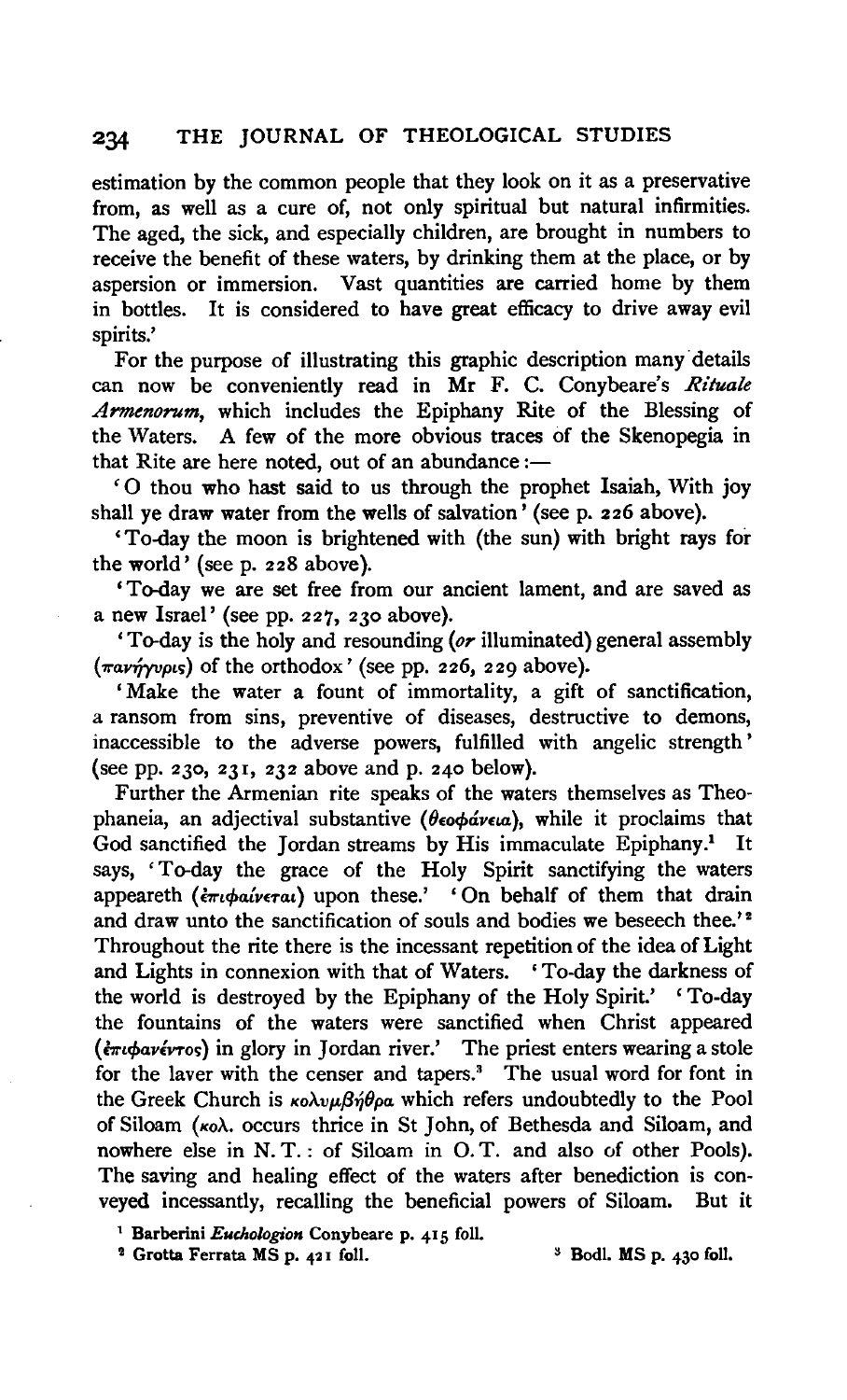would be vain to disentangle the various trains of thought which this Rite has combined-God *appears,* Christ *appears,* the Holy Spirit *appears,* each of the Three Persons. has His *Epiphany.* The framers of the Rite did not understand the origin or the original purpose of it, but blindly and faithfully had they resolved to perpetuate a tradition which had enjoyed an immemorial existence connected with Lights and Waters.

The identity of this ceremony with that of the Feast of Tabernacles is beyond dispute. No less than eight characteristic features of the Jewish feast are represented at Petersburg. (1) The name of The Lights which is reflected in the abundant use of torches and tapers reproduces the bonfires in the Temple, and the torch-dance by the priests, elders, scribes, and archisynagogi, to whom the clerks, the deacons, the priests, the archimandrites correspond. (2) The drawing of the saving waters from the Neva, for the Jordan reproduces the drawing of the water from the saving fount of Siloam which was made to flow to Jordan. (3) The use of fir-boughs and a wooden booth reproduces the boughs of thick trees, 'cedar, plane, and cypress', at Jerusalem. (4) The reading of lessons which include 'Therefore with joy shall ye draw water out of the wells of Salvation' (Is. xii 3), the selfsame time-honoured text of the great Feast, reproduces the solemn reading of the Law by Ezra and his successors.  $(5)$  The fence of firboughs guarding the wooden platform covered with red cloth reproduces the wooden pulpit erected in the Court of the Women. (6) The singing of hymns perpetuates the use of the great Hallel, which though not precisely part of the canon of the Benediction is reproduced in a free running commentary 1 of varying phraseology in the Armenian and Syrian Rites. And to these six parallels we may add (7) the blare of trumpets by the army (p. 226 above) to say nothing of (8) the presence of 'Kings' (Is. lx 3). Could one, after eighteen centuries, expect a closer resemblance? And this ceremony takes place on January 6, the day which in the Constantinopolitan calendar of the Jewish Church is called the Holy Theophany. The relative importance of this festival as tested by its four days of vigil is second only to Easter and Pentecost in the calendar. The Armenian Church observes on the same January 6 the Nativity, the Epiphany, and the Baptism, for which observance the

<sup>1</sup> The correspondence of the Hallel and the Ritual Hymn may here be briefly indicated in regard to the main themes-God's humiliation has raised His people (Ps. cxiii) =pp. I 7I, I86 (Conybeare *Rit. Arm.).* All nature was moved, Jordan was turned back  $(Ps. cxiv) = pp. 174$ , 190, 314. Scorn of idolatry  $(Ps. c xv) =$ pp. 186, 188, 'the futile *worship of pillars'-but* the usages of the Eastern Church are hardly iconoclastic. Uplifting from captivity by the compassion of God (Ps.  $(cxvi) = pp.$  188, 305. Loving-kindness (Ps.  $cxyii$ ) = p. 305. The Head of the Corner (Ps.  $c$ xviii) = pp. 312, 317. The above are only samples of many more.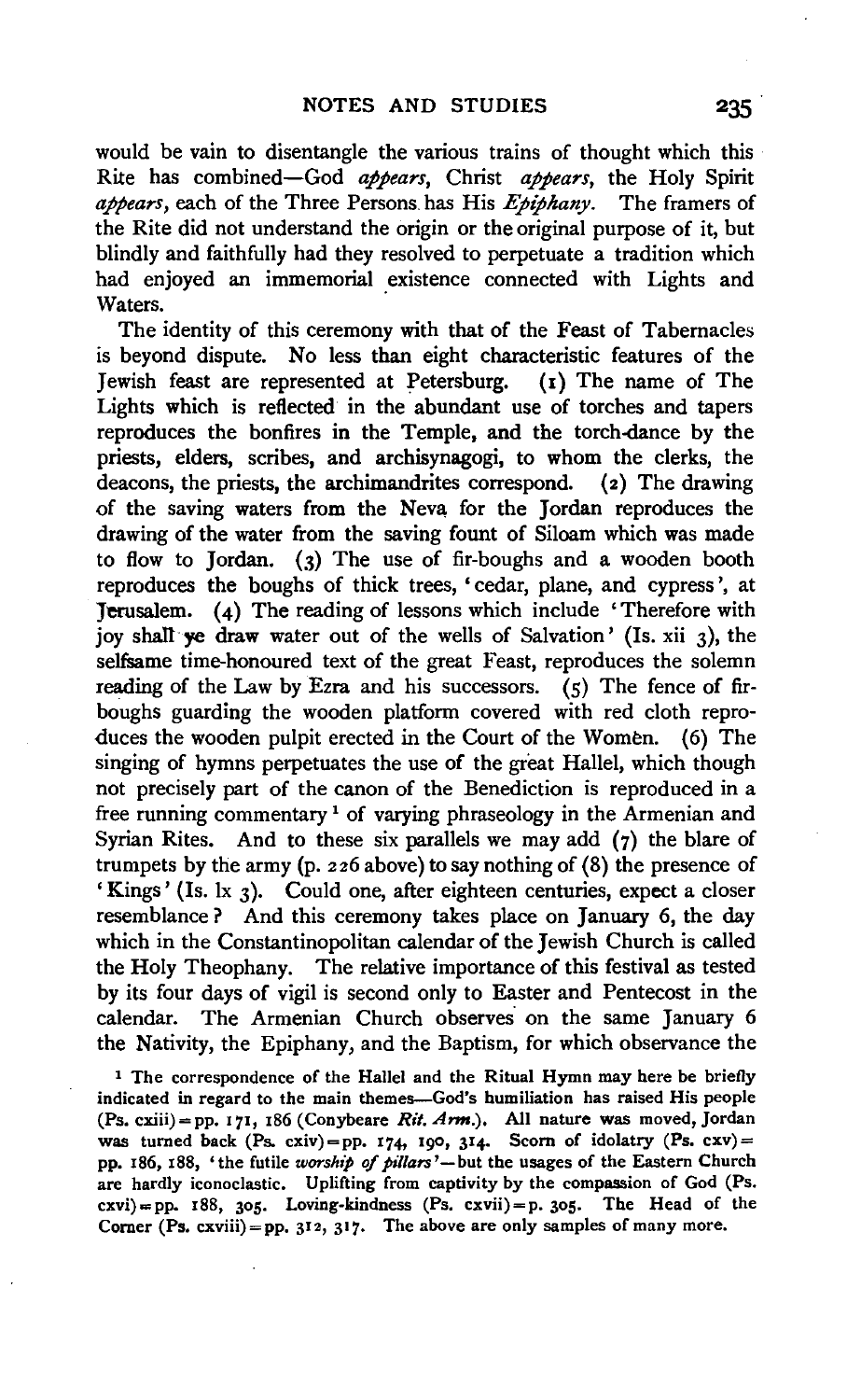Greeks and Latins bring against it the charge of heretical practice. Yet it seems, as Neale remarks, to be an original custom of their Church.

But after discovering the essential identity of our Epiphany with the Jewish Feast of Tabernacles, the question arises whether we can discern the means and the occasion of the transition. For this purpose we may again refer to Is. lx in order first of all to explain the difference of name.

The Eastern Church has Theophany and Epiphany, ours only the latter. It is worth while to point out that the name Epiphany is not correctly translated-perhaps translation was not intended-by the alternative title in the Book of Common Prayer, ' Or Manifestation of Christ to the Gentiles.' This would not be Epiphany, but Phanerosis.<sup>1</sup> The meaning of Epiphany is appearance, and especially that of dawn or other light. The Roman Missal has given the name with its right translation : '*In apparitione seu Epiphania* Domini nostri I. C.'; and so the Breviary: 'In festo *apparitionis* Domini.' It is applied to the first and to the second coming of Christ, but it is wholly inapplicable to this manifestation to the Gentiles in the person of the Magi or others. To the star which appeared to the Magi it would apply correctly, but the infant Christ did not come to the Gentiles or (except in a figure) appear to them. They came to Him. The name is a misnomer in this connexion. But when, dismissing the explanation in our Prayerbook, we compare the names Epiphany and Theophany, we begin to see that there is a meaning in both: there was a Dawning, there was a Dayspring in which God appeared. Now Is. lx 2 contains the thought as we have already seen it applied to the Jewish Feast. 'Lighten thou, lighten thou ( $\phi$ <sub>wr</sub>( $\zeta$ <sub>o</sub>v), Jerusalem, for thy light hath come, and the glory of the Lord hath risen upon thee (επίσε ανατέταλκεν). Behold, darkness shall cover the earth, and gloom upon the nations ; but upon thee shall appear the Lord (επίδε σε φανήσεται Κύριος), and his glory shall be seen upon thee.' Here is the origin of the name of The Lights. The prophecy of Is. lx is the middle point between the Eastern term Theophany and the Anglican Epiphany. But what is much more important than that, it is the middle term between the Skenopegia and the modern festival of The Lights.

But there is some further light to be obtained on the actual transition from the Skenopegia to Baptism in the observance of the date of the Lord's baptism by the followers of Basilides. Clement of Alexandria gives the first mention of this observance. In reference to the date.of His birth he says (Strom. i 21, 340 B): 'And there are those who have determined not only the year of our Lord's birth but also the day :

<sup>1</sup> Justin M. *Dial.* 53 uses the term-μετά την Ίησου του ήμετέρου Χριστου έν τώ  $\gamma$ ένει ύμων φανέρωσιν και θάνατον.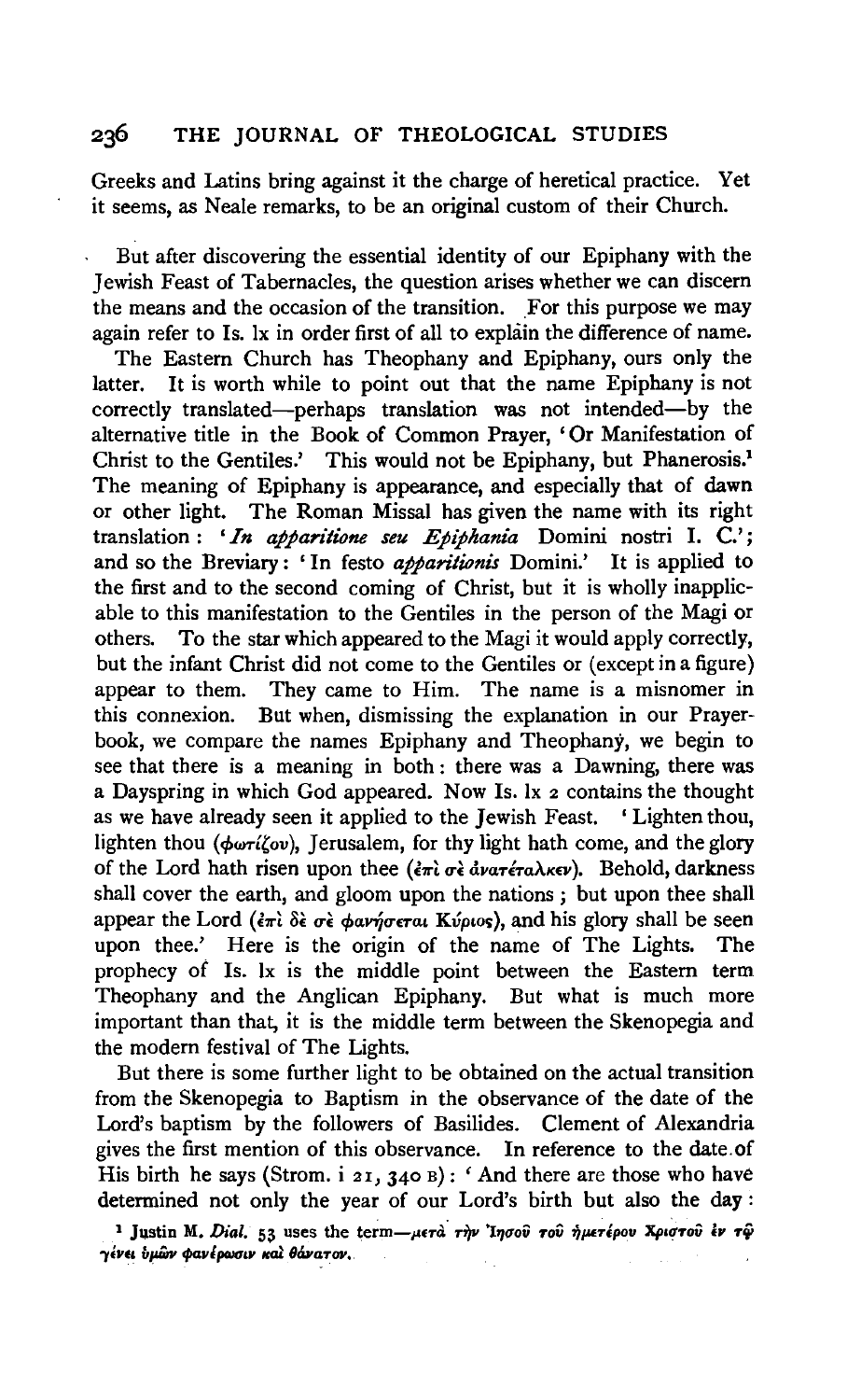and they say that it took place in the 28th year of Augustus, and on the 25th day of Pachon (May 20). And the followers of Basilides hold the day of his baptism also as a festival, *spending the night before in readings*. And they say that it was the 15th year of Tiberius Caesar, the 15th day of the month Tybi (Jan. 11), and some that it was the rith of the same month (Jan.  $7$ ).... Further, others say that he was born on the zath or zsth of Pharmuthi' (Apr. 20 or 21). This he was born on the 24th or 25th of Pharmuthi' (Apr. 20 or 21). is conclusive evidence against a general recognition of the festivals of the Nativity and the Baptism in Clement's time about A. D. 200. On the other hand, Clement was in a position to speak with knowledge of the observance of the day of Christ's Baptism, for the followers of Basilides lived at Alexandria, and fixed the day as the 15th of the month. There may very well have been a preference for the 15th There may very well have been a preference for the 15th day on the ground that the Feast of Tabernacles began on the 15th of a month, though this was changed from autumn to winter.

The night before being spent in readings reminds us of the reading of the law from the wooden pulpit at the Skenopegia in Jerusalem. But since lights were kept burning for the purpose all night, we have a second feature of the Feast here implied-the Lights. There is no question of the reason why the Basilideans honoured the day of the Baptism-because their master held that the light<sup>1</sup> came down from the Hebdomad at the Baptism, as well as at the Annunciation, 'upon Jesus the Son of Mary ', that 'he was enlightened because kindled in union with the light ( $\sigma$ vve $\xi$ a $\phi$ θείς  $\tau$ ώ φωτί) that shone upon him at the Baptism'. The allusion to the traditional 'light on Jordan' can hardly be questioned.

The significance of these facts appears from the position of Basilides. That he claimed to be an inheritor of Jewish prophecy as well as a Christian is proved by the fact<sup>2</sup> that 'he mentions Barcabbas and Barcoph as prophets, and invents others for himself that never existed'. Now it is certain that these two names mentioned by Eusebius as given by the orthodox champion Agrippa Castor are ironical parodies of the true names of Basilides' prophets, for no man would own prophets called 'Son of a curse' and 'Son of apes'. It is probable that their authorized names were 'Son of glory' and 'Son of my hand', and that the perversion was due to the temptation of controversy. Just in the same way the mock Messiah, Simon, surnamed by the people Barkokeba, Son of a star, in this same time of Basilides (A.D.  $117-138$ ) came to be known before he fell as Bar-kosiba, Son of a lie.

No orthodox Christian of A.D. 135 would have ventured to authorize

1 *Dict. Christian Biography,* 'Basilides' (Hort).<br><sup>2</sup> So says Agrippa Castor (Eus. H. E. iv 7) 'one of the most famous writers of the time', the first writer against heresy, who refuted Basilides.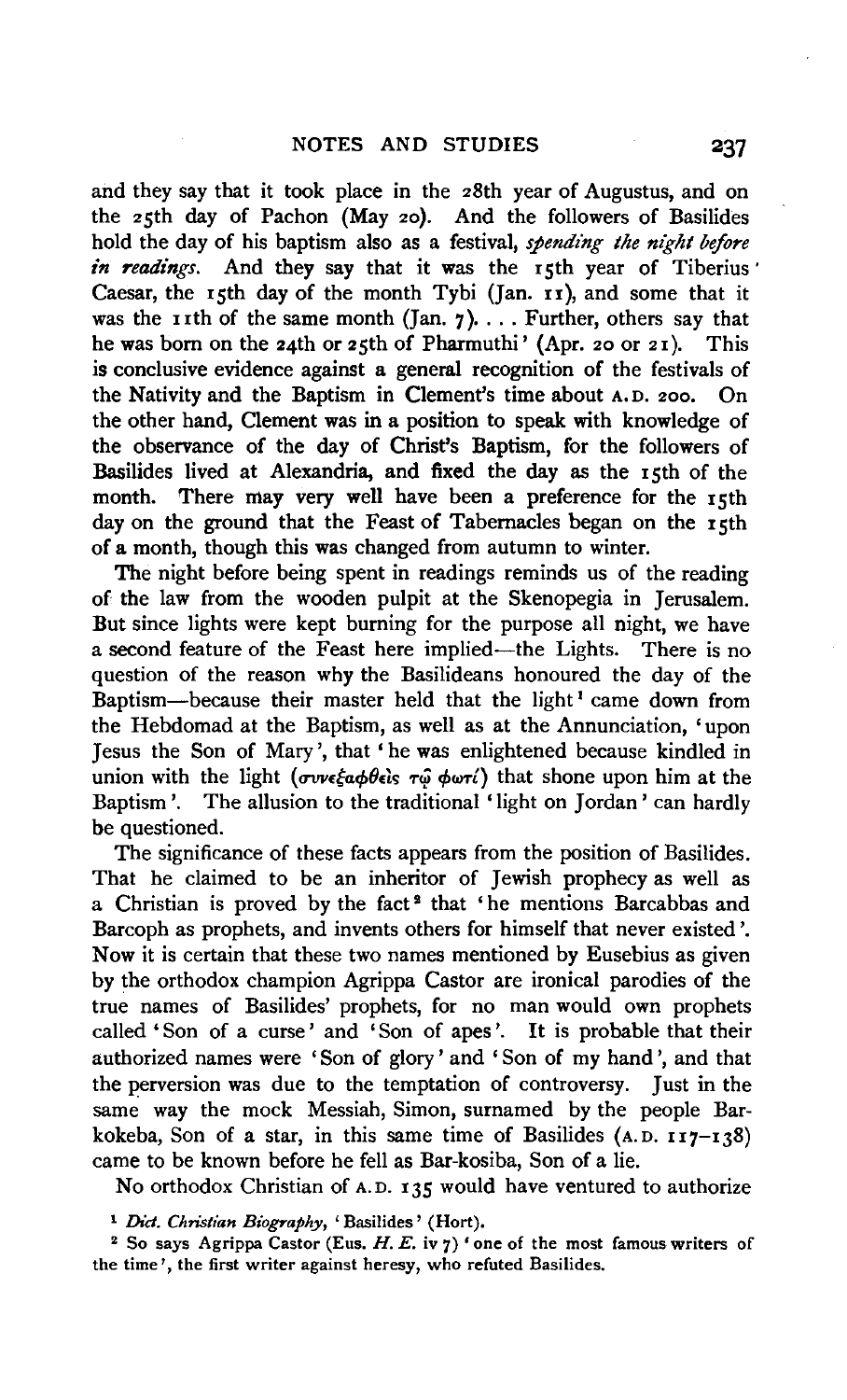prophets of his own : much less would he have called them by Jewish names suggesting Barjesus, the alternative name of Elymas the sorcerer. But in fact Agrippa Castor charges Basilides with jugglery ( $\gamma$ onreías) which is not far short of sorcery : here again allowance must be made for controversy. For on the other hand Basilides wrote twenty-four books 'on the Gospel', and however full of perverted interpretation this work was, 'its general character appears', says<sup>1</sup> Dr Lightfoot, 'from the fact that Clement of Alexandria quotes it under the title of *Exegetics* '. He also says: 'The Gnostic leaders were in some instances no mean thinkers : but they were almost invariably bad exegetes.' Basilides at any rate had this much in common with Justin, who wrote rather later, that he associated the Baptism of Christ with the idea of lights, going further than Justin in holding that the rsth day of a certain month should be fixed for the observance of it.

Further it is incontestable that Basilides was a Jew, whose Greek name conceals a Jewish name like Ben-melech or Barmelech. For no Gentile Christian would have chosen prophets 'of his own' bearing Jewish names. No Gentile Christian would have invented a name for the universe in which the Saviour descended and ascended called Caulacau (Is. xxviii 10, line upon line: LXX 'hope upon hope'). Of no Gentile could it be said<sup>2</sup> that 'they profess to be no longer Jews, though not yet Christians'. And yet Basilides and his son Isidorus said that Matthias<sup>3</sup> communicated to them secret discourses which by special instruction he had heard from the Saviour. The Jewish origin of Basilides joined him to those who knew and had attended the Tabernacles at Jerusalem before A. D. 68. He might indeed have witnessed it himself. His life fills the time when the Feast of Tabernacles ceased to be what it was and the Feast of Lights began as such.

Now there is one fragment of his teaching which shews that the question of light and lights was one that particularly occupied his thought  $4:$   $-$ 

' But God spake and it was done, and this is that which is said by Moses : Let there be light, and there was light. Whence came the light? Out of nothing: for we are not told whence it came, but only that it was at the voice of him that spake. Now he that spake was not, and that which was made was not. Out of that which was not was made the seed of the world, the word which was spoken, Let there be light : and this is that which is spoken in the Gospels, There

<sup>1</sup> Essays on S. R. 161. <sup>2</sup> Iren. i 24. 6. <sup>3</sup> Hippolytus, *Ref. Haer.* <sup>4</sup> Hippol. *l.c.* 'He says' interrupts this passage frequently. Doubtless Basilides is he.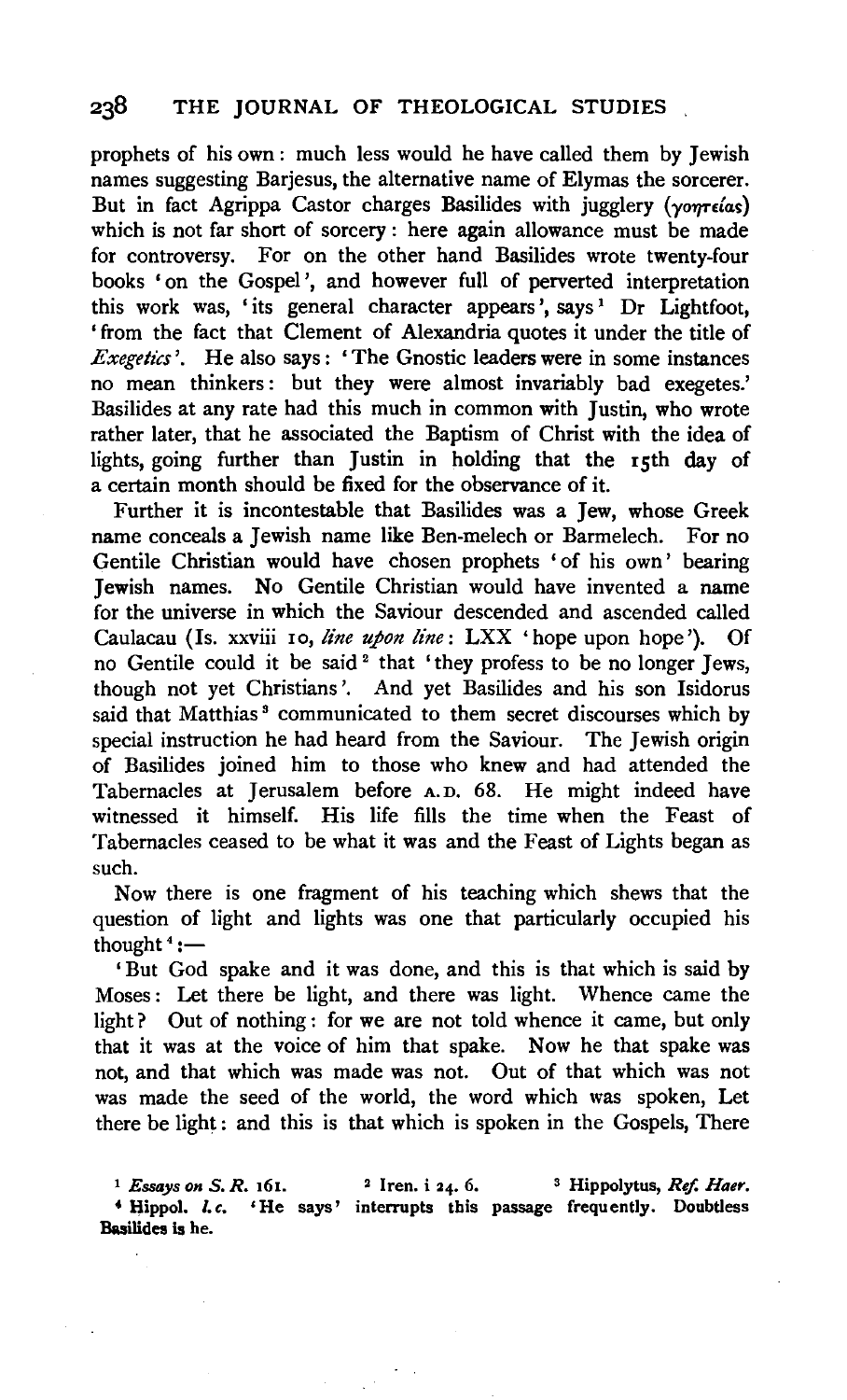was the true light which lighteth every man coming into the world. He derives his originating principles from the seed, and obtains from the same source his enlightening power.'

And during the lifetime of Basilides, Ignatius was writing :-

' He was born and was baptized that by his passion he might cleanse water' (Ign. Eph. 18)! Here is the first reference to something like the Blessing of the Waters. And he continues :-

 $\cdot$ ... How then were they made manifest to the ages ? A star shone forth in heaven above all the stars, and its light was unutterable, and its strangeness caused amazement ... From thenceforward every sorcery and every spell was dissolved . . . the abolishing of death was taken in hand.'

Thus does Ignatius connect the Epiphany Light with the waters.

Now we come to the close correspondence between the Odes of Solomon and the literary picture of the Skenopegia in the Greek of Is. lx-1xii, and observe the natural developement of the one by direct tradition into the other. I follow Dr Bernard's order (' Odes of Solomon' in  $I.T.S.$  Oct. 1910).

(p. 5) *The use of*  $\phi$ *wrtuption*, 'baptism', and  $\phi$ *wrtubers*, 'baptized persons', originates in Is. lx I ff.  $\Phi_{\omega\tau\zeta}(\omega)$ ,  $\phi_{\omega\tau\zeta}(\zeta_{\omega})$ , 'I<sub>Epovo</sub> a), which had come to mean the Christian Church as early as Gal. iv 26, 'the mother of us all', who are baptized. ' Behold thy children gathered together' (Is.  $\{x_4\}$ ).

(p. 5) *The white robes* of the newly baptized originate in Is. lxi 3, 'a raiment of glory to be given to them that mourned in Sion.' ' I was clothed with the covering of thy spirit' (Ode  $25$ ) is the idea of Is. lxi 10. ' Let my spirit rejoice upon the Lord : for he bath clothed me with the garment of salvation and the vesture of gladness.' One may hesitate to touch the question of the words which follow : 'and thou didst remove from me the raiment of skin.' And yet one is tempted to think whether the Baptism of John is not intended in this Ode. In the case of a convert from John's Baptism (Acts xix 3) would not these words be very appropriate ? One may imagine that the disciples of John wore leather aprons for baptism, and that there is a reference to this in Apoc. iii 18, ' white garments that thou mayest clothe thyself *instead* of *the shame* of *thy nakedness* being manifested.' This is speculation, but there is some ground for a conjecture that when Justin speaks in the same context of 'fire actually being kindled in the Jordan when Jesus had gone down to the water', he is influenced by the story of *Elijah's* ascent from Jordan, of which Papias or some early Christian writer discovered a fulfilment in the Baptism of Jesus.

 $(p, 7)$  'They who put on me shall suffer no harm, but they shall gain the whole world that is incorruptible.' This reproduces Is. lx 2 r, ' For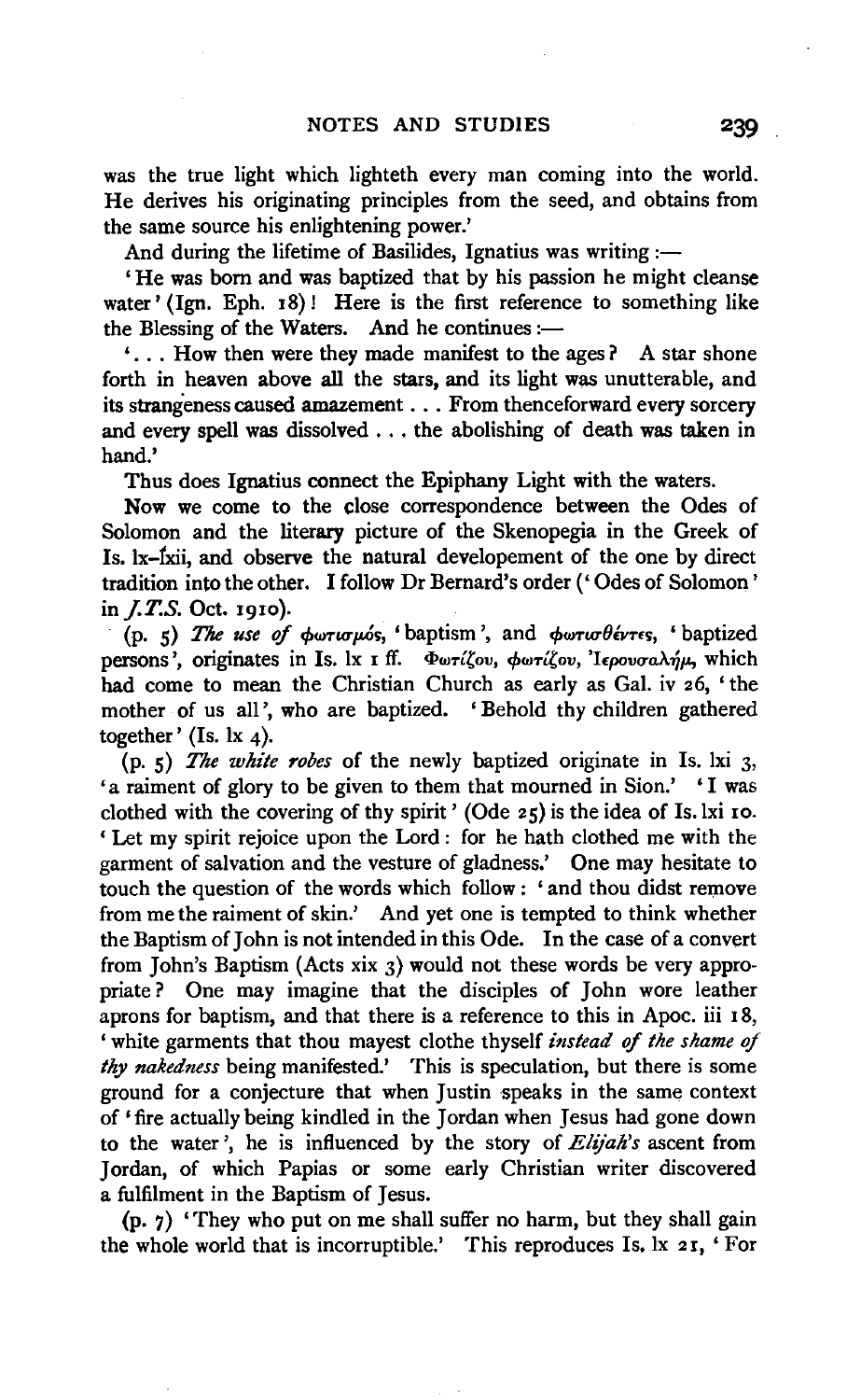ever shall they inherit the world', and 18, 'wrong and harm shall not be heard of in thy world.'

(p. 7) 'He is as *a garland on my head.'* 'An *everlasting* crown for ever is Truth.' The crowning of the newly baptized has its original in Is. lxii 3, και έση στέφανος κάλλους έν χειρι Κυρίου και διάδημα βασιλείας  $\partial$  χειρὶ θεοῦ σον. ' Come into this Paradise and make thee a garland from its tree, and put it on thy head and *be glad',* is framed upon Is. lxi 7 και εύφροσύνη αιώνιος υπερ κεφαλής αυτών.

(p. 8) *The Living Water* is doubtless based upon Ezek. xlvii, but the point is that *the water of remission* as there described must of necessity be identified with Siloam. Not, of course, that Ezekiel was thinking of the water-bearing, which was not instituted when he wrote, but he pointed to a mode of utilizing the water of Siloam. The water is so full of life, he says, that, even where the brook Kedron which it feeds debauches into the Dead Sea near Engedi, the fish are abundant. Then the LXX of xlvii 3 caused it to be believed that the Siloam water was *water* of *forgiveness-a* very important point for baptism-though they only meant *water let off* (*ὖ*δωρ ἀφέσεως). That Barnabas, Melito, and Ephrem should discern in the passage a clear reference to Christian baptism is entirely natural. And Barnabas joins with this fulfilment another,  $\tau$ ύδωρ αύτου πιστόν (Is. xxxiii 16) of baptism.

There is one important feature of the Siloam water-bearing which has not yet been noticed. The *water was mixed with wine* at the altar and then poured out. This seems to me to be behind Jo. xix 34f. Christ, the Rock of Ages, is smitten and pierced, and 'thereout came blood and water'. The great emphasis which is laid upon the fact—' he that hath seen '-shews its importance. 'Not by water only but by water and blood '  $(1$  Jo. v 6); not by baptism only but by baptism and the cross. But the two are seen by Barnabas (Ep. of *Barn.* 1 1) also to be inseparable. ' Ye perceive how he pointed out the water and the cross *together.'* The 'Tree planted by the water-side' is the cross beside baptism ; and he quotes Ps. i.

But where is there a similar thought in the Odes? Ode  $3^{8^{13}}$ has the single reference to wine. And it is quite enough. 'The wine of their drunkenness, who are deceived of the Deceiver.' And then in sharpest contrast he continues : ' But I was made wise not to be deceived. I was established, and lived, and was redeemed.' After which follows the unmistakeable language of Ps. i 3—the tree planted and watered and blessed, and its fruits and green leaves. ' It struck deep and sprung up and spread out and was enlarged.' This tree, then, also is the symbol of the cross, and the blood of it though not expressed is implied in the strong contrast with the Deceiver's wine-the wine of *the True Vine.*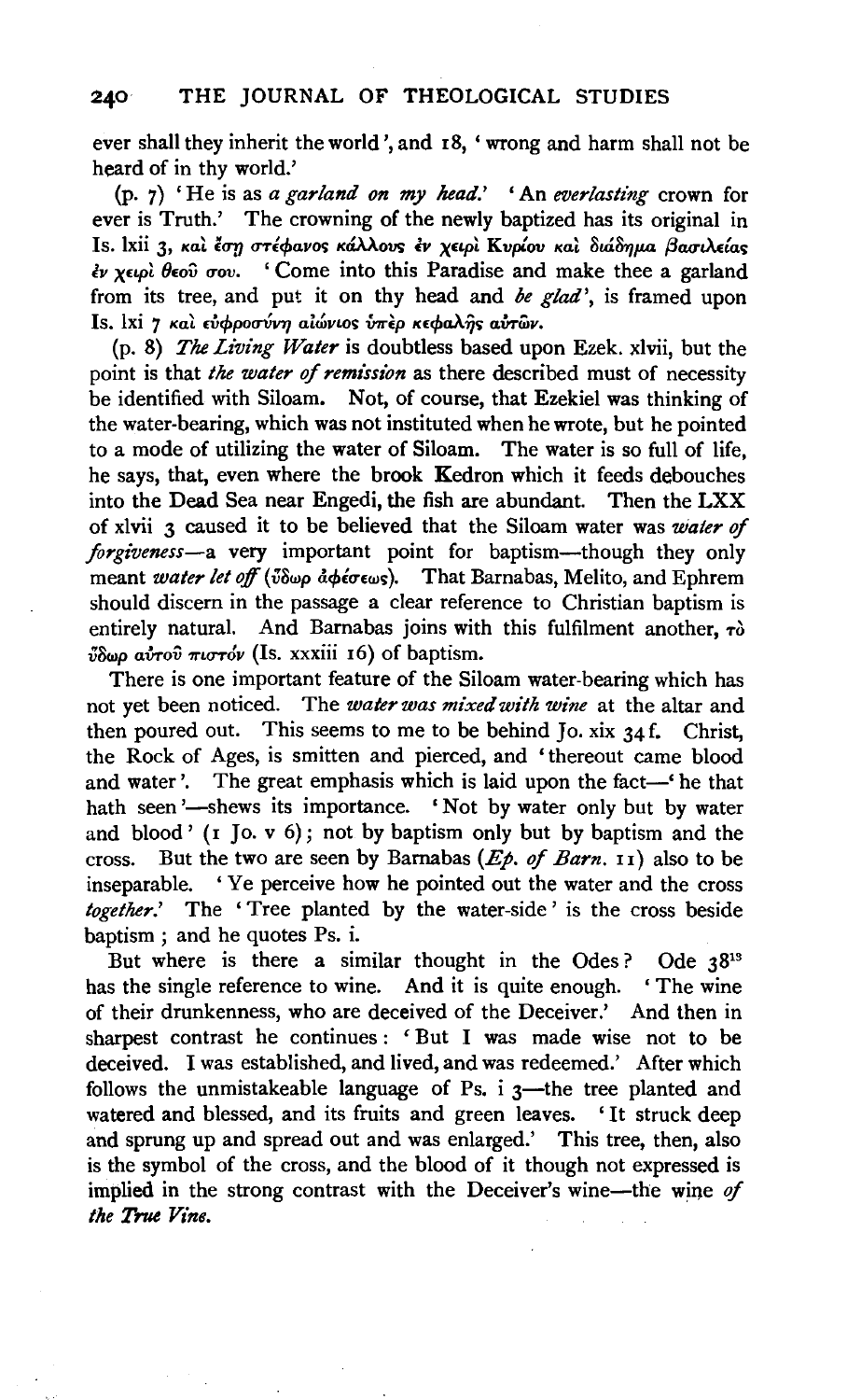And what does Isaiah give us? In Is. lxii 9 ' they that bring them together shall drink them in thy holy courts ' is now a clear reference that one could not understand before. 'They who *bring together* the *water* of *baptism* and the *wine* of *the cross* shall live upon the two together' seems now quite clearly the sense that the Odist would read in the words. Thus the Odist and Barnabas and St John (all of the same approximate date) all agree upon the basis of Ps. i which is confirmed and illustrated for their purpose by Is. lxii 9.

If a digression may here be permitted on the much-disputed question who is the first person who speaks in Is. lxi, 'The Spirit of the Lord is upon me' even as 'the Spirit of God moved upon the face of the waters' from the first ..., it may here be suggested as worthy of consideration whether the supposed speaker is neither the prophet nor the servant nor Messiah, but 'Siloa's brook' itself. It is anointed with healing properties by God ; it is sent for good tidings to the poor, since the ceremonial of water-bearing was the assurance of rain and fruitful seasons : it does invite the acceptable year of the Lord, for there is a new hope for every year that comes, and of good return for labour, hope of wealth, gladness and comfort : it tends to moral as well as to physical, especially agricultural, welfare ; to rebuilding and restoring of estates ; to increase of flocks and fields and vineyards. This proposal will not easily obtain favour because it seems to materialize where the Master has spiritualized. Nevertheless He could spiritualize better than we, and His quotation stopped at verse 2. Now the verses which follow, especially  $4$  and  $5$ , are very much harder to spiritualize; they are in fact frankly material, by any but the most forced and unnatural interpretation. Why should we not admit that the original as it left ' Isaiah's' hand was equally material throughout, and much more poetical than we have been wont to suppose? When Ode  $I I^6$  says *'Speaking waters* 1 touched my lips from the fountain of the Lord abundantly', why not admit that the fountain speaks? The use of the first person in Hebrew poetry by inanimates finds a parallel and a precedent in Lam. i 18 ff where Jerusalem is the speaker. In Job xxviii the sea saith, It is not with me; Destruction and Death also speak. It is but one step higher in poetry to make the one saving waterspring of Jerusalem to be vocal in its own name, as Shelley made the Cloud, and Tennyson the Brook.

Again, if we suppose that the water-bearing from Siloam bore any relation at all to the use of water in Baptism, and the passage in Barnabas proves conclusively that he saw the relation of the Siloam water as such to Baptism, then it is certain that other texts of 0. T. would be studied by the Christian prophets in the same connexion with

<sup>1</sup> Harris refers to Ign. Rom. 7 ζων και λαλούν; so Jn. iv 11 ζων. VOL. XIII. R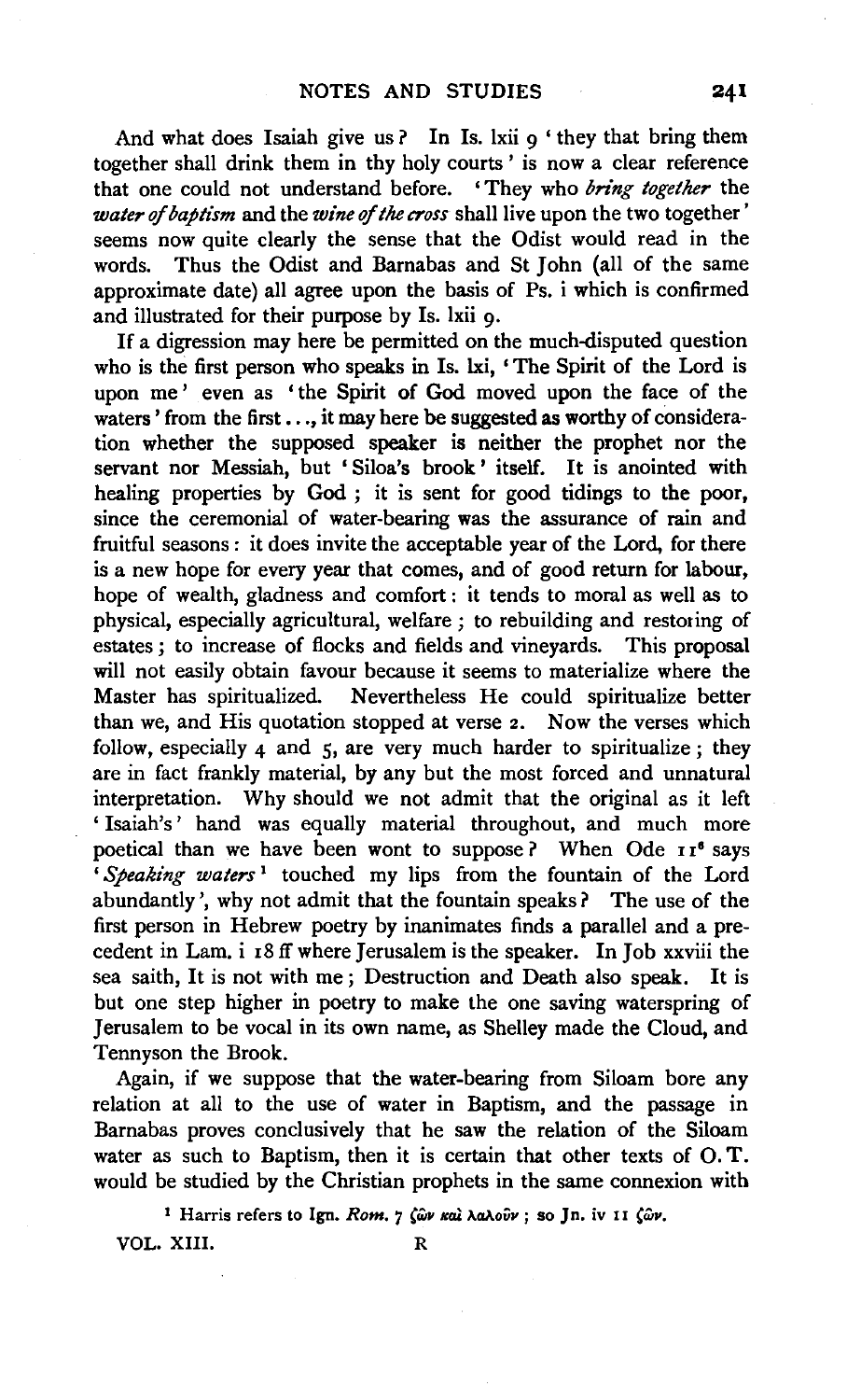Siloam. Using the Greek Bible they would find in Neh. iii 15 the pool of Siloam 1 described as ' the pool of skins for the king's wool' ( KOAvp.f3~Bpar; *Twv Kw8lwv TV Kovplj. Tov {3auU..lwt;* : in other words, the king's sheep-shearing pool), which might have been translated in Latin as *piscina pellicea tonsorum regis*. But does not this take us on to the obscure expression given by Dr Ryle and Dr James from Schwartze's version of *Pistis Sophia*—' fui super vestes pelliceas ' = ' I have survived, grown out of, put off, my sheep-shearing raiment'? And does not this mean ' my Jewish affection for the water of the sheep-shearing pool Siloam and all my former Pharisaic faith'? The cosmic reference, which was known as long ago as John Lightfoot, does not dispense us from finding some local colour in the expression, for the cosmic meaning was very probably lost long before the Odes were written.

One feature of the Odes is clear, that they are allusive and allegorical throughout. History and geography are not permitted to enter their vocabulary. When, therefore, we read in Ode 6 'there went forth a brook and it became a great broad stream and it flooded and broke up (or overwhelmed) everything and brought to the temple', we feel that the temple is not to be taken in its natural meaning of the Temple of Jerusalem, any more than the brook and the stream have their natural meaning. In this case it is quite clear from the previous verse they mean the 'Holy Spirit': 'our spirits praise his holy Spirit.' It would jar one's poetical nerves to think that this very poetical writer said of the river of spiritual life that it poured forth 'and roll'd the floods in grander space ' till it overwhelmed the earth in order to bring men to the Temple. But however such a discord may strike the literary sense, if such *skould* be the interpretation, then it would follow almost certainly that the brook must be Siloam, for it is described as doing precisely what Siloam does. 'The conduit of it ', we are told, ' is dangerous to explore, as the water is apt to enter unexpectedly and fill the passage.' 'In a rainy winter it flows three, four, or five times daily, in summer twice, in autumn once.' And, as we have seen, Siloam brought its water to the Temple at the Skenopegia by the priest's hand, and was held by Ezekiel to be capable of becoming a great river. That Siloam has prompted the idea of Ode 6 seems to be almost certain, but that the Temple here has its own allegorical meaning, like the other terms, seems necessary : so that the meaning would be that the rite of baptism shall become universal in the earth, as the means of bringing men into the Church of Christ (Jo. ii 21, 2 Cor. vi 16).

And along with this, Neh. iii 16 LXX mentions 'the garden of the tomb of David' as adjacent to the pool. What is this but 'the paradise', which suggests in contrast that of Ode  $II^1$  where is

<sup>1</sup> See Lightfoot *Chorographical Inquiry v.*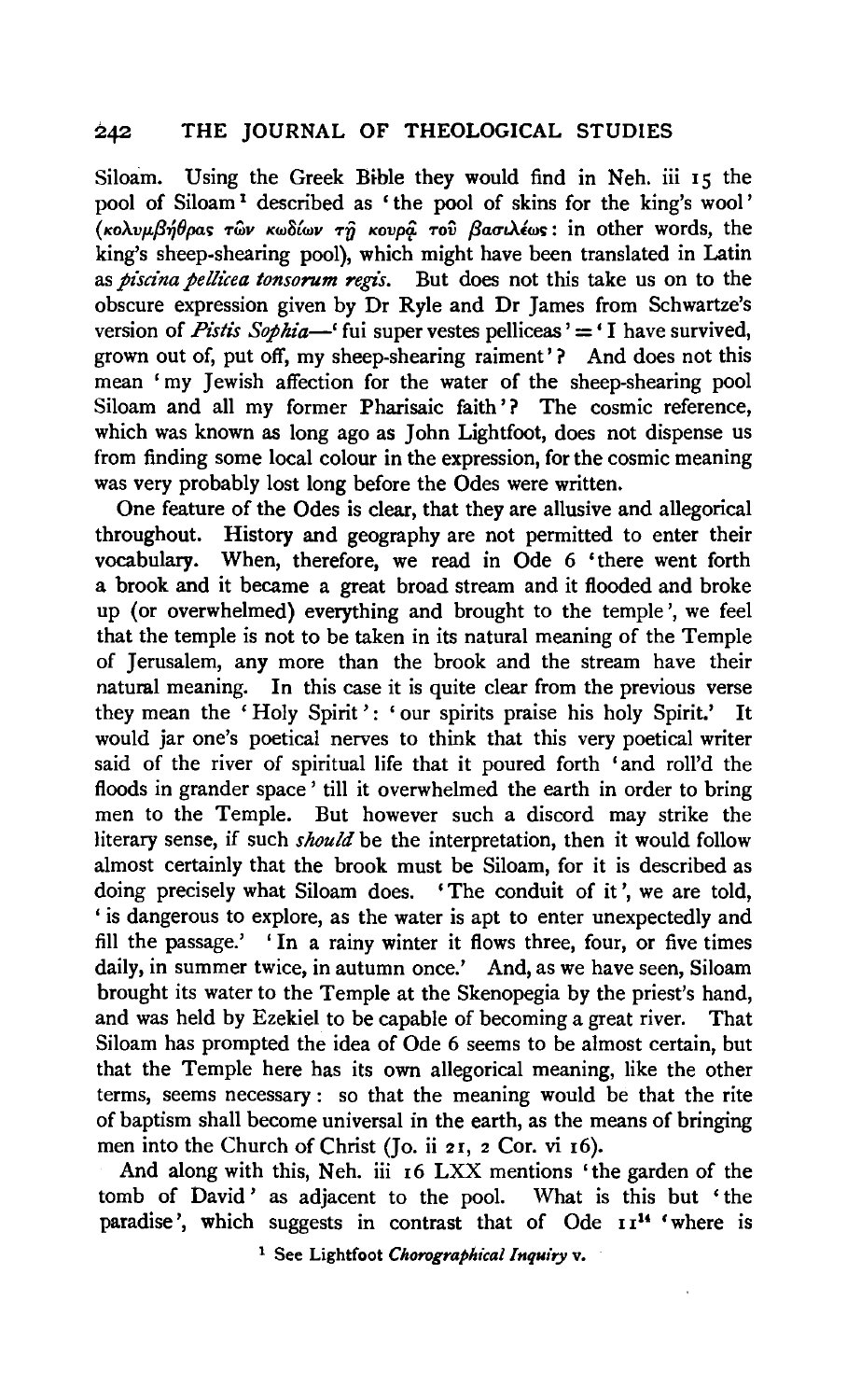the abundance of the pleasure of the Lord'. But in this connexion there is in 117, a line that seems to have puzzled both Dr Harnack and Dr Harris, 'And I drank and was inebriated with the living water.' But may we not suppose that the origin of this expression is very simple? The garden, the heavenly garden, which *fulfils* the king's garden at Jerusalem and far surpasses it, was found to be described in Is. lviii 11, 'and it shall be as a *garden inebriate* ( $\kappa \hat{\eta} \pi$ os  $\mu \epsilon \theta \hat{\nu} \omega \nu$ ) and as  $a$  spring  $(\pi m)$  of unfailing water.'

(p. 10) 'Blessed are the  $\delta$ *idkovot* of that draught, to whom his water has been entrusted' (Ode 6<sup>19 ff</sup>). This seems once more to be a fulfilment of the priest bearing the water in the flagon through the water-gate into the Court of the Priests, where he was joined by another Priest bearing the wine for the drink-offering. But it is called forth by two passages, Is. lx 17 'and I will set thy officers *(doxovras)* in peace and thy overseers  $(\epsilon_{\pi\mu\sigma\kappa\sigma\sigma\sigma\nu}s)$  in righteousness', and Is. lxi 6 'and ye shall be called priests *(iερείς)* of the Lord, *ministers* (λειτουργοί) of God<sup>'</sup>.

(p. 1 3) ' He carried me to His paradise, or *garden.* Blessed are they, O Lord, who are *planted* in Thy land.' So Is. lxi 11 kai ws yiv aύξουσαν τὸ *ἄνθ*ος αὐτῆς, καὶ ώς κῆπος τὰ σπέρματα αὐτοῦ. And here we cannot forget *In Memoriam* xliii :-

> ' So then were nothing lost to man : So that still garden of the souls In many a figured leaf enrolls The total world since life began.'

(p. 14) *'Like the arm* of *the bridegroom over the bride,* so was my yoke over them that know me.' Compare Is. lxii 5 <sup>δν</sup> τρόπον εὐφρανθή-*CT£Tat vvp.cp{os* l'IT~ *v-6p.cpy.* 

(p. 15) The *seal.* There may perhaps be a suggestion of this idea in Is. lxii 'because he hath anointed me'. Tertullian<sup>1</sup> is the first to mention the chrism after baptism as used in a definite ceremony ; but that fact does not shew that the unction was a usage that we could say *crept* into the Church in the second century. It leaves us free to suppose it existed in the first. From Eph.  $i$   $i$   $j$ , iv 30 we learn that the term  $\sigma \phi \rho \alpha \gamma \ell \epsilon \nu$  was then in use and applied to baptism. But on referring to 1 Peter, which is the companion letter to Ephesians<sup>2</sup> and serves as a commentary upon it in more than roo expressions, we find that the parallel to the latter verse is  $r$  Pet. iv  $r_4$  ' The Spirit of God resteth upon you', which very closely reproduces Is. lxi r 'The Spirit of the Lord is upon me'. The close connexion between *χρίσας* and *σφραγισά-*

<sup>1</sup> de Bapt. <sup>7</sup>. <sup>2</sup> See *St Luke the Prophet* pp. 184-210.  $R<sub>2</sub>$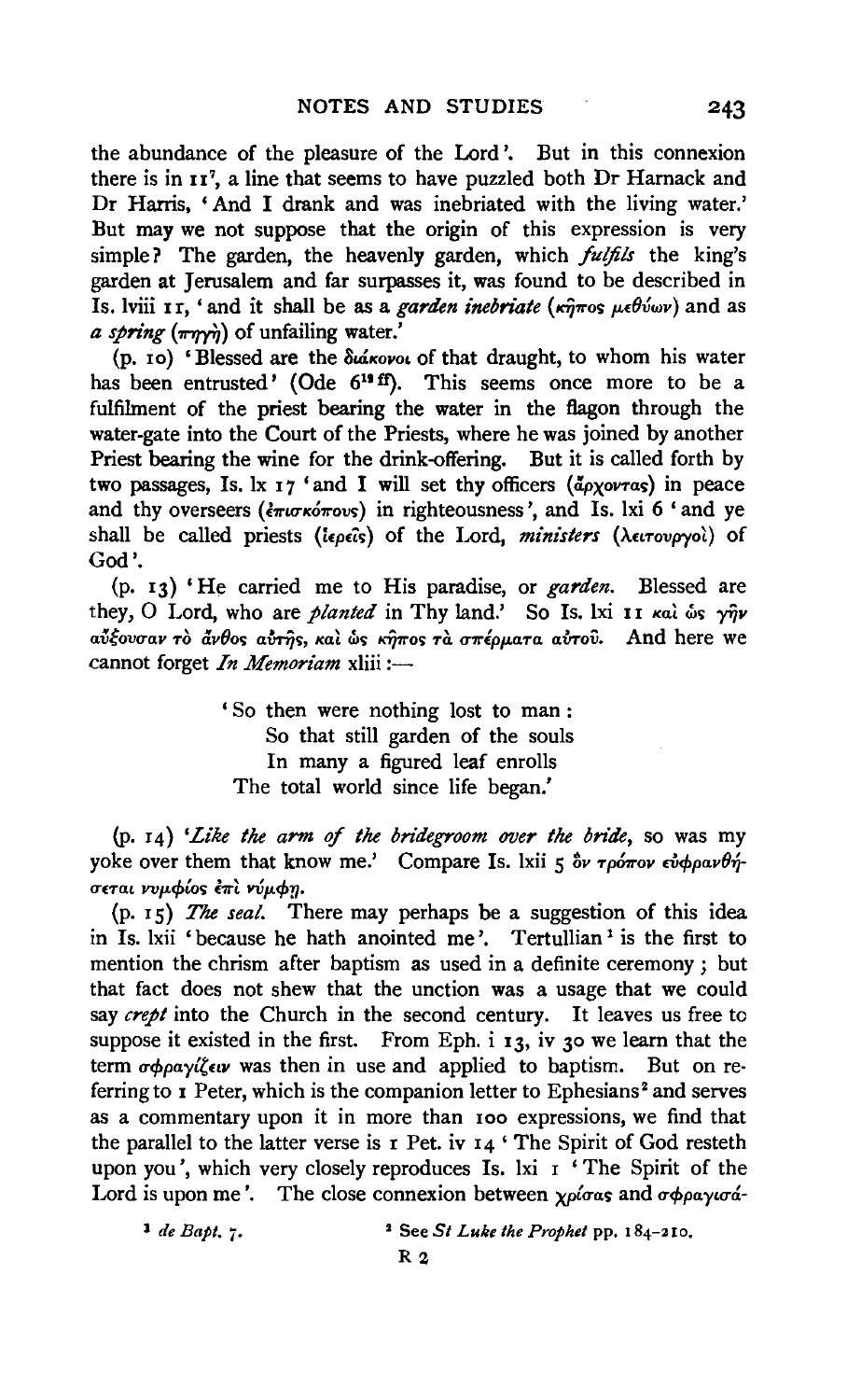$\mu \epsilon \nu$ os is fully exemplified in  $2$  Cor. i  $2I$  f. But to treat the matter of *ucppay[,.* rather more broadly, its idea is the outward and visible sign  $(\sigma\eta\mu\epsilon\hat{i}\omega v)$  of a promise or favour or grace, and such, for instance, was circumcision (Gen. xvii 10, quoted in Rom. iv 11, where  $\sigma\eta\mu\epsilon\hat{i}\sigma\nu$  and *ucppay'i8a* are interchangeable terms, the latter being more picturesque and precise than the former, which bore the meaning of ' miracle ', and others that might cause ambiguity). When, therefore, the ideas of circumcision were taken over by the Church and 'fulfilled ' in baptism, that of  $\sigma \phi \rho a \gamma$ 's though not a LXX word was taken with them. There is a very close connexion therefore between the sign of baptism and the new name which is mentioned in Is. lxii 2 ' and Gentiles shall see thy righteousness and kings thy glory, and (one} shall call thee by the new name which the Lord shall name'. (That the figure of unction should pass into a material practice is not unnatural to those who read Is. lxi 6 ' Ye shall be called priests of the Lord '.}

(p. 13} The idea of *rest in baptism* flows naturally from what has been said of Is. lxi I taken with Is. xi 2 'And the Spirit of God shall rest upon him', and 10 'And his rest shall be honour (or, a precious thing)'.

(p. I6} The comparison with *milk* derives some support from Is. Ix r6 'And thou shalt milk the milk of the Gentiles'.

(p. 20) *Loosing of the bonds.* The idea so incessantly reproduced in the Eastern rites of Baptism and the Blessing of the Waters is found in Is. lxi I 'to proclaim remission to the captives'. If we supposed this chapter to be the poetical utterance of the personified brook of Siloam, it would follow that the Skenopegia was the occasion of a release of prisoners (and in the absence of other information the existence of such a rule is exceedingly probable in order to remove if possible every drawback to the universal rejoicing).

(p. 21) *The fluttering of the dove.* 'The birds dropped their wings.' Ode 24 is so obscure that nothing more can be noticed here than this :-Justin (whom Dr Bernard quotes) has a term in describing the Baptism which is not found in the Gospels,  $\epsilon \pi i \pi \tau \hat{\eta}$ vat  $\epsilon \pi'$  av $\tau \delta \nu$   $\omega$ s *'11'£ptcTnpav* TO *aywv 7rV£vp..a.* Whence did he derive *.1'11't'71'7'1jvat* ? He drew it from Papias's *Exposition of the Oracles of the Lord* or from some similar collection of prophecies which quoted Is. lx 8 'Who are these that  $f\npsi$  ( $\pi \epsilon$ rovrat) as clouds, and as doves with their young  $\mu$ *pon me*  $(\epsilon \pi' \epsilon \mu \epsilon)'$ ?

(p. 26) The catechumens faced *eastward.* The reason of this was to face the Dayspring from on high which 'shall appear upon thee ', Is. lx 1 f επι δε σε φανήσεται Κύριος.

(p. 26) ' I *stretched out my hands* and approached my Lord, for the stretching of my hands is His *sign.*' So Is. lxii ro f 'Lift ye up an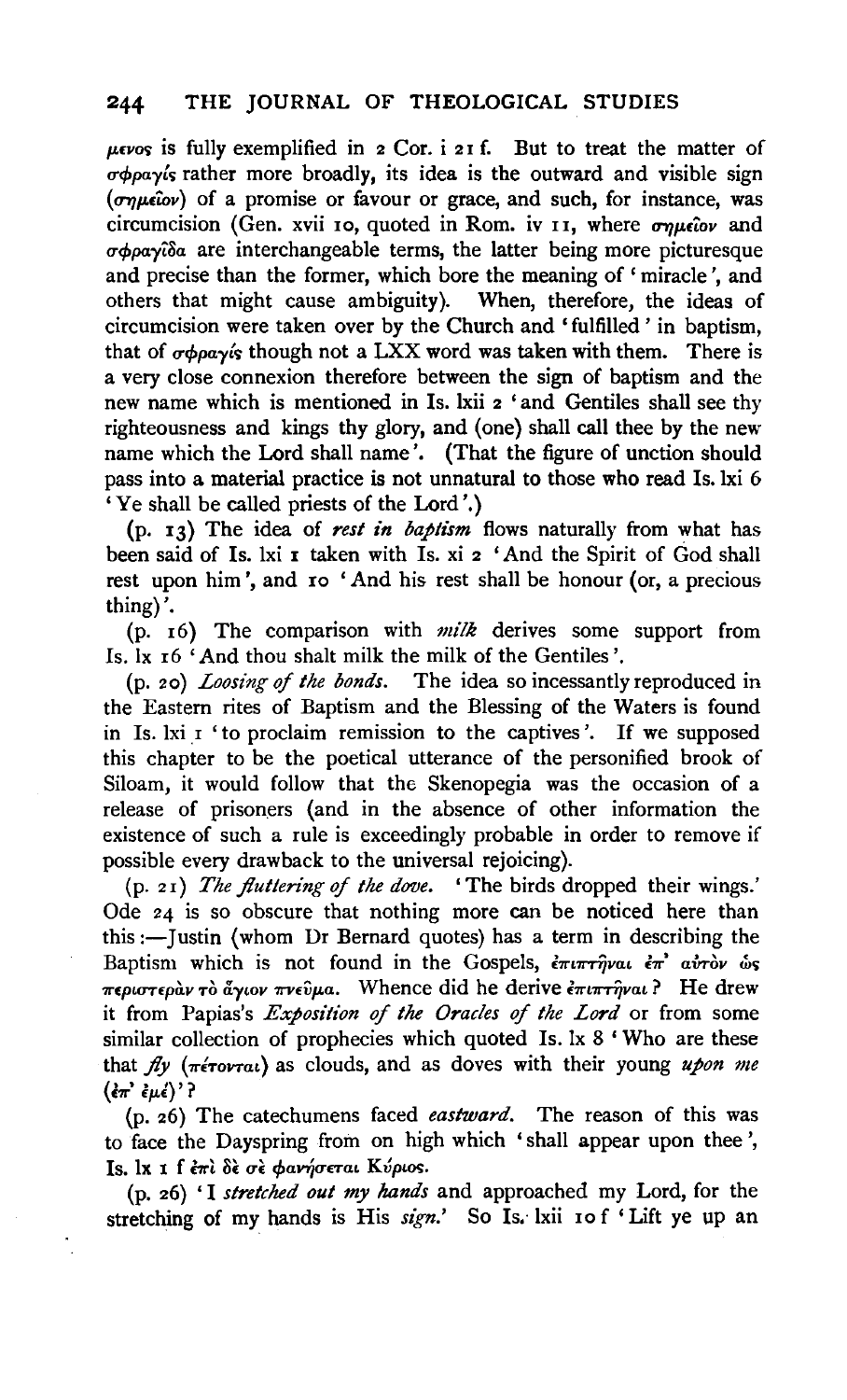ensign (σύσσημον) for the Gentiles . . . Behold, thy Saviour hath come to thy side'.

(p. 27) The *torchlight procession* is another materialized figure of Is. lxii r ' Till her righteousness goes forth as a light, and my salvation shall be kindled as a torch'.

(p. 27) *'Sickmsses removed* from my body' is a very considerable extension to the body of the ' healing of them that have been bruised in their heart' of Is. lxi I. Nor is it necessary to suppose that the Odist has more than a general support for his thesis in these three or four statements  $(18^3, 21^3, 25^9, 6^{10})$ . But in Is. lxi where there is so much *ullYrrJptov* and *&cppocrWq<;* there must have been implied therewith good physical health.

A few other Isaian thoughts {from lx-lxii) in the Odes may be noticed : some of them occur more than once.

Ode  $5^6$  'A cloud of darkness shall fall upon their eyes (my persecutors'), and mist of dimness shall darken them  $'=$ Is. lx 2 'darkness shall cover the earth and gross darkness upon the heathen'.

Ode  $7^{18}$  'for his redemption's sake ' = Is. lxii 12 'a people redeemed of the Lord '.

Ode 8<sup>6</sup> 'ye that were despised, lift yourselves up ' = Is. lxii 4 'ye shall no more be called Forsaken', and lx 15 and lxii 12.

Ode  $8^{21}$  'I have set my Elect ones on my right hand ' = Is. lx 16 ' who electeth thee ', with lxii 8 ' the Lord sware by his right hand' (sense if not also reading).

Ode  $8^{11}$  'guard ye my mystery'= Is. lx 21 'guarding the plantation' *(cpvTEvp.a,* but see above).

Ode  $8^{22}$  'and they shall not be deprived of my Name ' = Is. lxii 2 ' the new name which the Lord shall call '.

Ode  $9^3$  ' in the Will of the Lord is thy salvation ' = Is. lxii 4 ' for thee there shall be called my Will  $(\theta \hat{\epsilon} \lambda \eta \mu a)'$ .

Ode  $10^{6}$  f 'the gentiles . . . were gathered together . . . and the traces of the light were laid upon their heart'= Is. lx  $\beta$  'kings shall journey at thy light and gentiles at thy brightness '.

Ode  $11^{15}$  'blessed are they that are planted in thy land', and many other references  $=$  Is. lxi 3 'a plant of the Lord unto glory'.

Ode  $15^1$  f 'as the Sun is the joy of them that look for their day ... the Lord is my sun' adapts Is. lx 1 ff to the thoughts of personal devotion. 'Sun of my soul, thou Saviour dear.'

Ode 1819 'they have proclaimed the truth at the prompting of the Most High' = Is. lxi  $\mathbf{I}$ .

Ode 20<sup>1</sup> ' I am a priest of the Lord and do Him priestly service'  $=$ Is. lxi 6 'ye shall be called priests of the Lord'.

Ode  $41^7$  f 'Let us exult with joy before the Lord. All who see me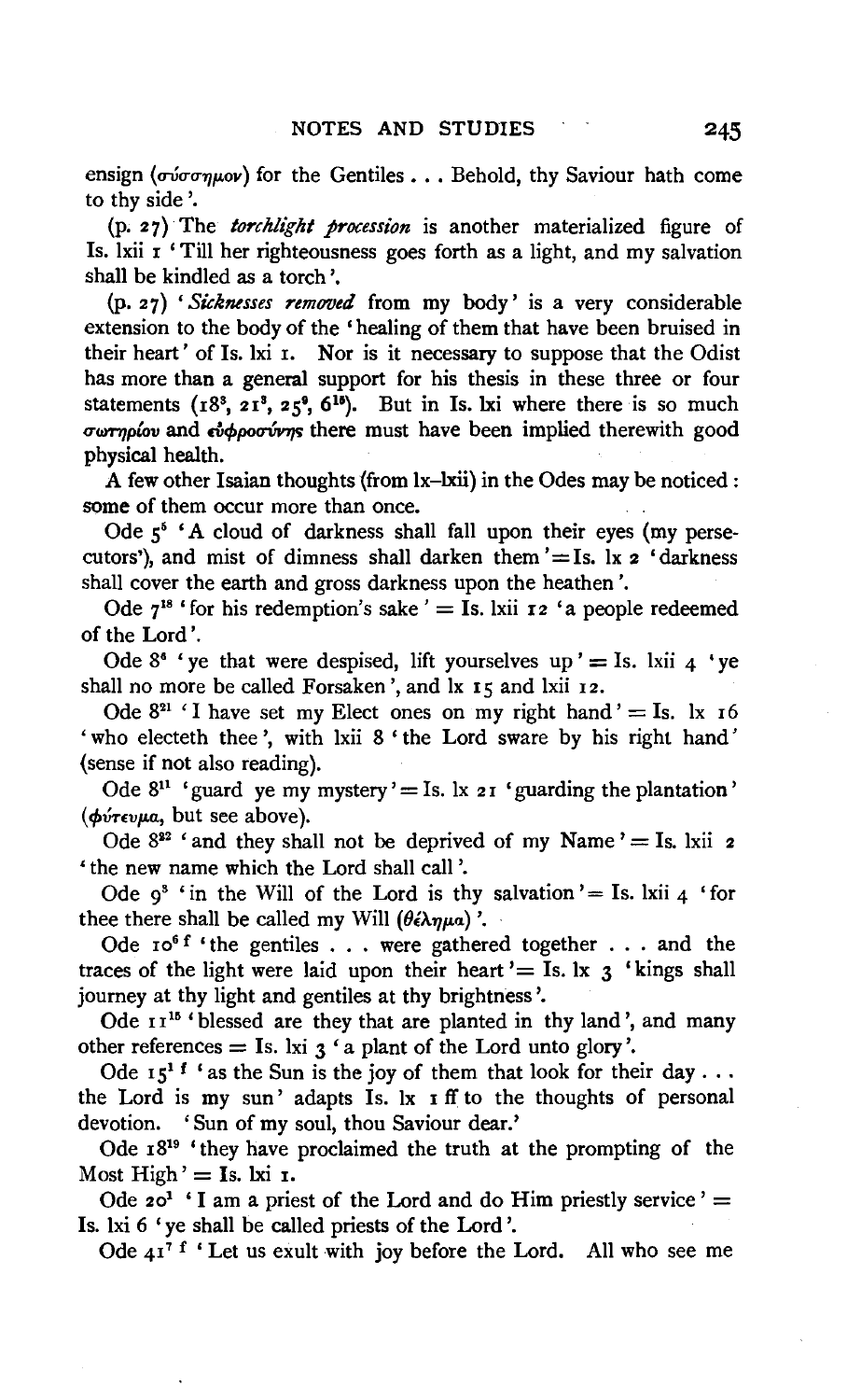shall be astonished : for of another race am  $I' = I_s$ . lxi 9 f 'Their seed shall be known among the nations, and their offspring in the midst of the peoples. All who see them shall recognize them, that they are a seed blessed of God: and with gladness they shall be glad unto the Lord.' This is a passage on which Dr Hamack resorts to the Christian interpolator, but there is no more room for a Christian interpolator in the Ode than in Isaiah.

What has been said above concerning the Temple (Ode 6<sup>8</sup>) holds true of Ode 41 'No man changeth thy holy place, my God, 2 and none can shift it and set it in another place, because he hath no power over it. 8 For thy holiness hast thou designed before thou madest the places; 4 the older (place) shall not exchange with those that are younger than it. <sup>6</sup> Thou hast given thine heart, O Lord, to thy believers . . . ' Here 'thy holy place' is not the Jewish Temple, but the fulfilment of it, the Church of God in Christ. The expression is allegorical like all the rest of the Odes ; if it were not so it would be intolerably prosaic. From this it follows that no conclusion can be drawn from verse  $I$  that the Temple was standing when the Ode was written, much less that there is intended a very frigid disparagement of the rival claims of Leontopolis or Gerizim. Rather the opposite is true : a change of God's Holy place would not have been a topic of poetic thought at all unless and until the Temple, hitherto held to be the Holy place, had been removed out of its place. The ruin of it proved the absolute truth that God dwelleth not in temples made with hands. And till this point is clear, no wonder if the larger second portion of the Ode beginning with v. 5 should seem to 'stand in no connexion with the first' (Harnack) and to suggest duality of origin. But in fact the coherence is close and natural: the Church is not removable because the abode of God's holiness is from everlasting the hearts of His faithful. And once more, how can Ode  $22<sup>11</sup>$  mean anything but that the destruction of Jerusalem was past already? ' Thou hast brought thy world to utter destruction, that all should be dissolved and made new and that the foundation for all should be thy Rock, and upon it thou hast built thy kingdom, and it is the abode of the saints.' The people of God has been 'cast down' by the dragon of Rome as the Jewish nation, but its dead bones are covered with life in Christ. So far from having nothing Christian about it, the Ode is entirely Christian. Tertullian, discussing the Jewish interpretation of the Dry Bones, admits that 'God was reconstructing the faith, which the people was destroying' (de Res. Carn. 31).

Of the numerous correspondences noticed by Dr Bernard between the Odes of Solomon and known baptismal forms of expression, nearly all have now been shewn to correspond with the ideas underlying or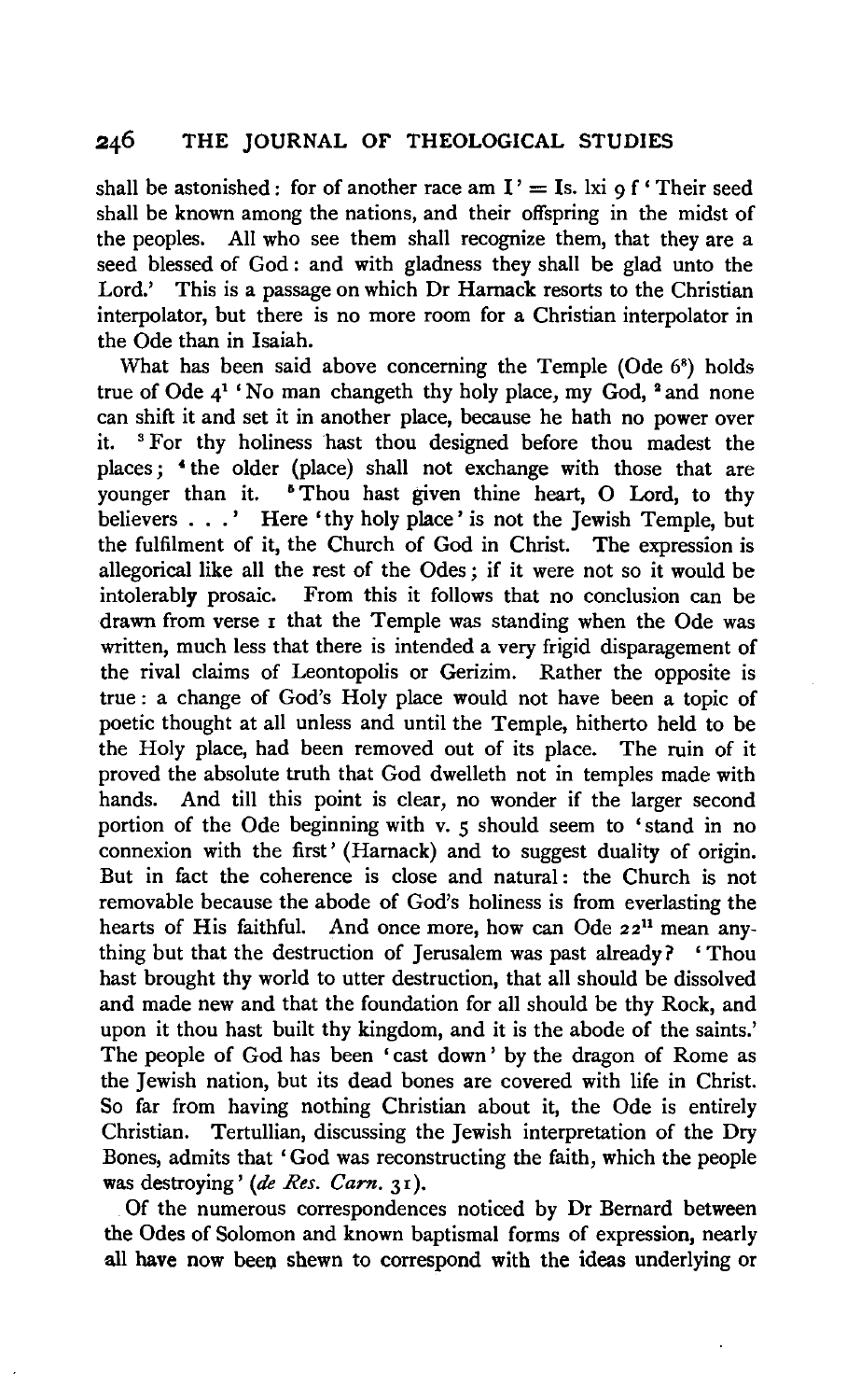closely related to Is. lx-lxii as interpreting the Skenopegia. The last pages of this paper, in which the correspondence has been exhibited, have been tacked on to it without involving the least alteration in what the previous pages contained. Before concluding it may be worth while to notice two or three passages of the N.T. in the light of what has been said above, and to mention some possible sources of difficulty. We want to know what use was made of Is. Ix-lxii by the apostles and prophets before A.D. 70 when the Skenopegia ceased to be observed at Jerusalem. When did they begin to discern in those chapters the manifold applications which they offer to the events of the Lord's life ? Did they apply to Him as the Light of the world, and the Fountain of living purity, other ideas of these chapters as He applied some, according to St John, to Himself?

There is one passage which seems to contain a pointed reference to the popular gathering of all faithful Jews at the great Feast. The writer to the Hebrews (within a year of 65 A.D., Westcott) says (xii 22) 'Ye are not come to Mount Sinai, but ye are come to Mount Sion'. In contrast with Sinai, the calcined volcano, amidst ashes and ' the poring dark' and thunder and appalling words, the mountain that could not be touched, he presents Sion alive and heavenly and thronged with a concourse both human and divine,

## ' Saying, 0 heart I made, a heart beats here ',

the seat of *God as universal Judge,* whose justice is like the strong mountains, and who has in mercy provided a *mediator* greater than Moses (xii 21). But it is the Sion of the *Panegyris* (Hos. ii 11, ix 5, Am. v 21, Ezek. xlvi 11), the general *assembly* of the Great Feast,—it is *Sion the city* (Is. lx 14) *of a living God,* when the Temple Court was crowded with booths,-it is *Jerusalem* (Is. lx 1) of the *heavenly* orbs of sun and moon (Is. lx 19), not of thunder and lightning,-it is the Sion where glory is instead of ashes (Is. lxi 3),—it is the Sion of *myriads* of men keeping the Feast, all organized into obedient *angels* and evangelists  $(I_s. \, Ix\ 6)$ , - it is the Sion which turns her eyes round upon *her gathered children,* her firstborn (Is.lx 4, g), whose *names are recorded* in line with *the Holy Name* (Is. lx 9) *righteous all* as He is righteous (Is. lx 21), and destined to inherit the earth (ib.) according to His new will in Jesus,it is the Sion whose high festival is kept with *better sacrifices than those which speak* after all of vengeance, for its *sacrifice* speaks of forgiveness and prayer and acceptable offerings  $(I_s. 1x_7)$ . No parallel could easily be closer or fuller between a compressed passage of six lines and a chapter of fifty lines than that of Heb. xii 22 ff with Is. lx in the Greek. And yet there is not one quotation commonly so called. Why? Because the writer of Heb. had been present at the Feast as well as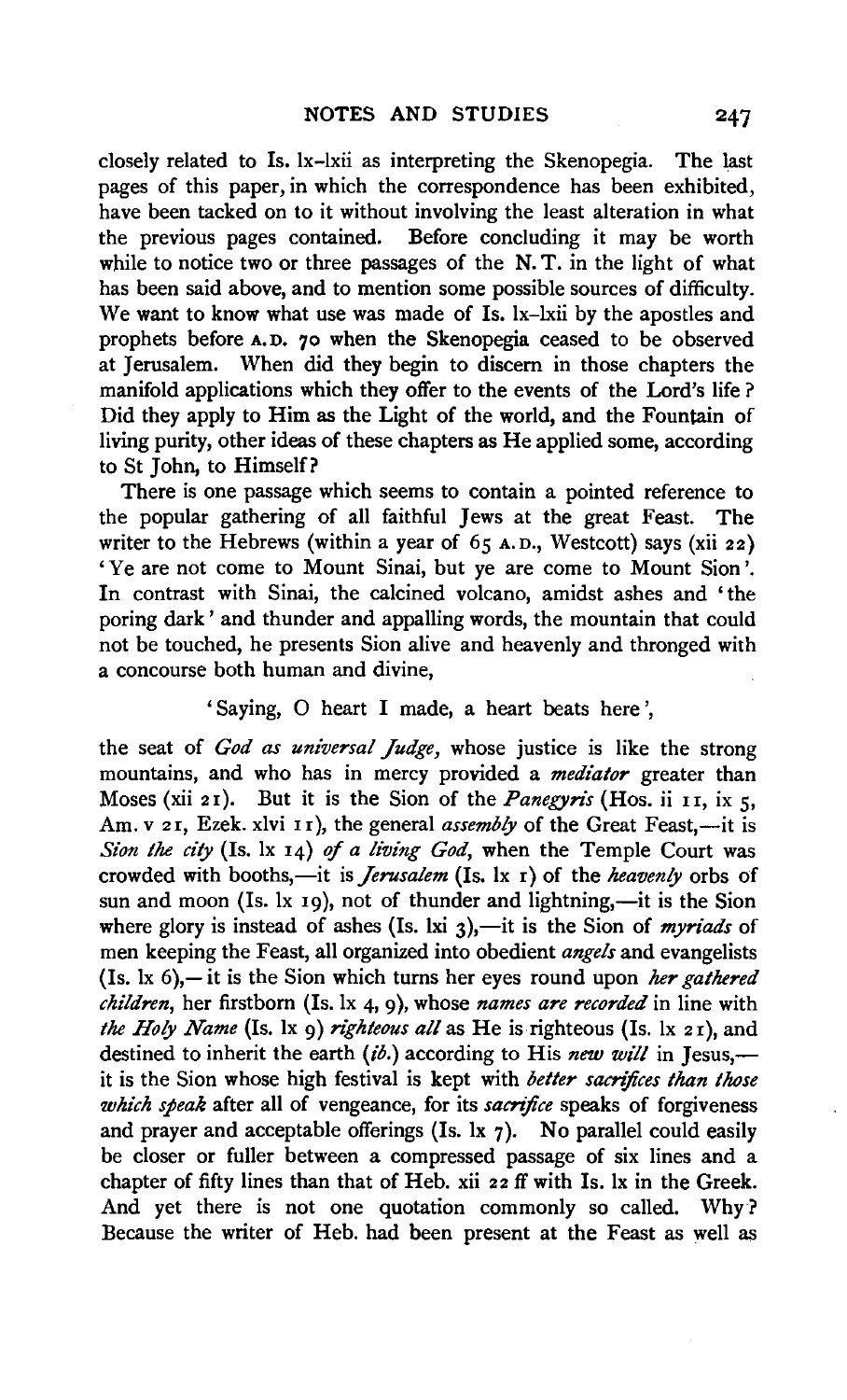his readers, who knew the meaning of his contrast in all its bearings from their own experience of the *Panegyris*. They had been of those ideally *righteous men brought to maturity* ('made perfect', Heb. xii 23) like the fruits of the earth whose ripeness in autumn they celebrated themselves. Along with Is. lx they would feel the full meaning of Is. iv 3 'Holy shall be called all they who were *written for life* in Jerusalem'.

A solemn and suggestive contrast to this description penned in sober sense<sup>1</sup> is presented to us in the ecstatic vision of Apoc. xxi. And yet the Seer in depicting the new Jerusalem brings into prominence precisely those features of the city which we have seen to belong to it during the Skenopegia, as drawn in Is. lx-lxii. She is prepared as *a bride adorned*  for her husband {Is. lxi IO, lxii s). Where all things are made new, a *new name* must be included for the new city {Is. lxii 2). It is *the tabemacle* of God that is proclaimed by the great voice out of the throne { TC:t'i:~ *l1ra-6>..Eutv* Ta'i:~ U.y{at~ *p.ov,* Is. lxii 9, is a distinct reference to the booths). The details of the doublet of this vision (Apoc. xxi 10) are far more elaborate, and they open with the description of *her luminary*  ( *cpwCTT'I]p* ). 2

She has *the glory of God* (Is. lx 19). Therefore she *has no need* of *the sun nor* of *the moon to shine in ker* (Is. lx 19) when *God's glory has n"sen upon her* (Is. lx 1 ). Moreover, *the Gentiles shall walk in her light* (Is. lx 3), *and kings shall bring their glory into ker* (Is. lx Io, 11). *And her gates shall not be closed by day or by night* (Is. lx 11), *so that they shall bring the wealth of the nations into her. And there shall no more enter there aught that is unclean or wkoso doeth abomination* and falsehood—*her people shall all be righteous* (Is. lx 18, 21).

Heb. xii and Apoc. xxi both include a reference to the ' names having been written in heaven'. Where does the idea originate ? The answer must be in Is. lx 21 'For ever they shall inherit the earth', and lxi 7 ' Thus a second time they shall inherit the earth', and lxi 8 'I will make an everlasting will for them'. For inheritance implies that the names have been written in the New Testament or will of God as heirs

<sup>1</sup> iv *kataotáoel* is the technical term correlative to iv *ikotáoel* (Justin Dial. 115).

<sup>2</sup> The term here cannot mean the sun or the moon : it must mean 'her blaze or light '. But this again cannot well mean daylight, since it is compared to a jasperstone, which is more or less clouded and coloured. We are therefore compelled to take it of a nocturnal blaze of beacon fires, namely those of the Skenopegia (Is.  $\lambda$ xii 1  $\lambda$ a $\mu$  $\pi$ ás). This is not surprising when we observe that she has just been described as a bride, and the wedding.escort takes place at midnight. Far less reasonable is it to suppose that the blaze of light is that of early dawn brightening into a clear ice-like noon of powerful heat ! But if this explanation were adopted, we should have an equally clear reference to the Φωτίζου, φωτίζου, Ιερουσαλήμ of  $I<sub>s</sub>$ .